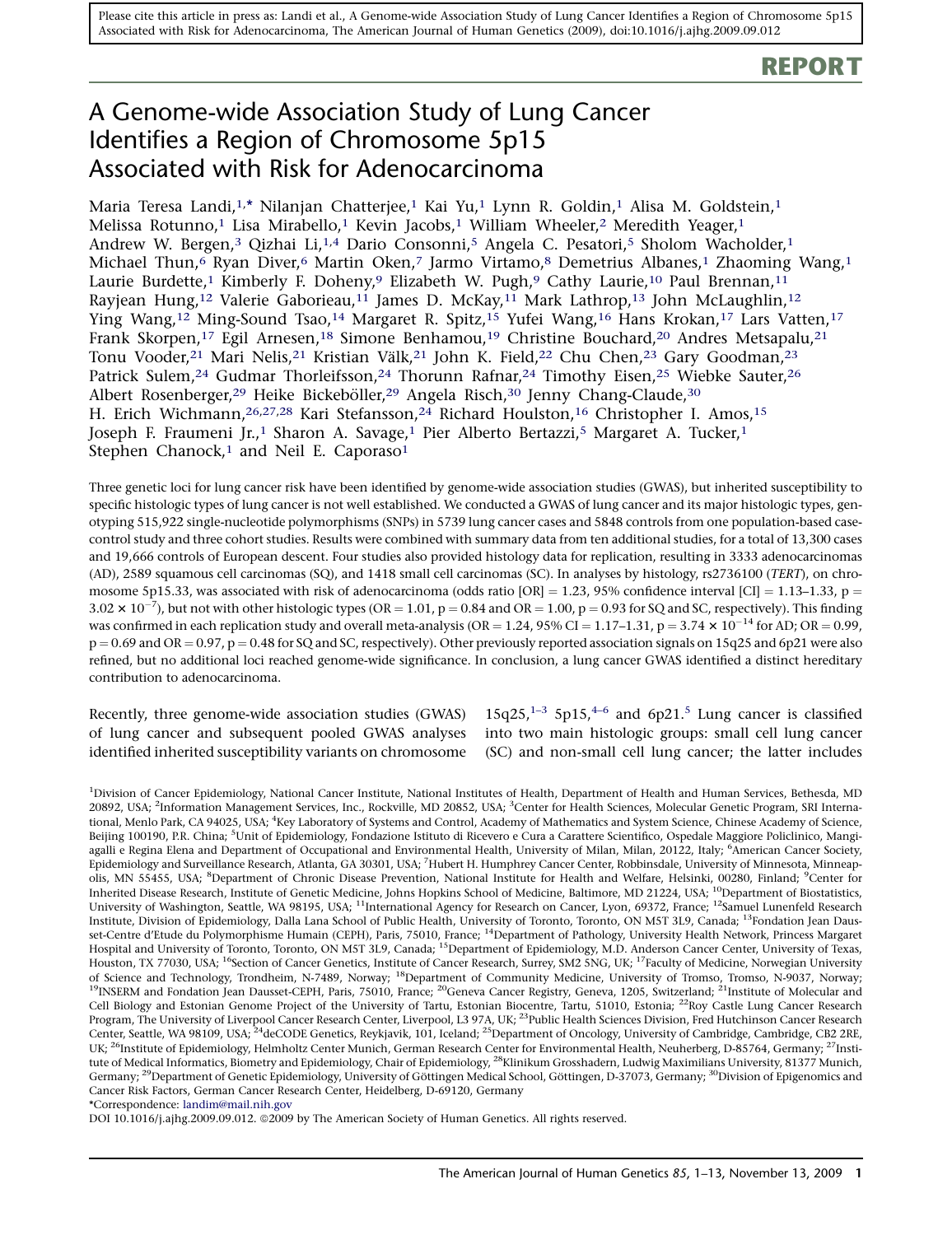<span id="page-1-0"></span>

|                           | <b>No. of Subjects</b> |                 |                                                           |                                                 |                                |
|---------------------------|------------------------|-----------------|-----------------------------------------------------------|-------------------------------------------------|--------------------------------|
| <b>Study</b>              | Cases                  | <b>Controls</b> | <b>Location</b>                                           | <b>Study Design</b>                             | <b>Illumina HumanHap Chips</b> |
| <b>NCI GWAS</b>           |                        |                 |                                                           |                                                 |                                |
| <b>EAGLE<sup>a</sup></b>  | 1920                   | 1979            | Italy                                                     | Population-based case-control                   | 550K, 610QUAD                  |
| ATBC <sup>b</sup>         | 1732                   | 1271            | Finland                                                   | Cohort                                          | 550K, 610QUAD                  |
| PLCO <sup>c</sup>         | 1390                   | 1924            | 10 US Centers                                             | Cohort-Cancer Prevention Trial                  | 317K+240S, 550K, 610QUAD       |
| $CPS-IId$                 | 697                    | 674             | All US States                                             | Cohort                                          | 550K, 610QUAD, 1M              |
| <b>TOTAL</b>              | 5739                   | 5848            |                                                           |                                                 |                                |
| <b>Meta-Analysis</b>      |                        |                 |                                                           |                                                 |                                |
| UK                        | 1978                   | 1438            | UK                                                        | Hospital-based cases,<br>birth cohort controls  | 550K                           |
| Central Europe            | 1837                   | 2432            | Romania, Hungary, Slovakia,<br>Poland, Russia, Checz Rep. | Multicenter hospital-based<br>case-control      | 317K, 370Duo                   |
| Texas                     | 1154                   | 1137            | Texas, USA                                                | Hospital-based case-control                     | 317K                           |
| <b>DeCODE</b> Genetics    | 719                    | 6030            | Iceland                                                   | Population-based case-control                   | 317K, 370Duo                   |
| HGF Germany <sup>e</sup>  | 506                    | 480             | Germany                                                   | Population-based case-control<br>$(<$ 50 years) | 550K                           |
| CARET <sup>f</sup>        | 397                    | 393             | 6 US Centers                                              | <b>Cancer Prevention Trial</b>                  | 370Duo                         |
| HUNT2/Tromso <sup>g</sup> | 394                    | 382             | Norway                                                    | Population-based case-control                   | 370Duo                         |
| Canada                    | 332                    | 505             | Greater Toronto area                                      | Hospital-based case-control                     | 317K                           |
| France                    | 135                    | 146             | Paris and Caen areas                                      | Hospital-based case-control                     | 370Duo                         |
| Estonia                   | 109                    | 874             | Estonia                                                   | Hospital-based case-control                     | 317K, 370Duo                   |
| <b>TOTAL</b>              | 7561                   | 13818           |                                                           |                                                 |                                |
| <b>Grand Total</b>        | 13300                  | 19666           |                                                           |                                                 |                                |

<sup>a</sup> Environment and Genetics in Lung Cancer Etiology study.<br><sup>b</sup> Alpha-Tocopherol, Beta-Carotene Cancer Prevention study.<br><sup>c</sup> Prostate, Lung, Colon, Ovary screening trial.<br><sup>d</sup> Cancer Prevention Study II nutrition cohort.<br><sup>e</sup>

<sup>g</sup> North Trondelag Health Study 2 / Tromsø IV.

adenocarcinoma (AD) and squamous cell carcinoma (SQ), along with rarer subtypes. Worldwide, adenocarcinoma is the most frequently identified histologic type, and the relative proportion of lung cancer due to this histology has steadily risen. Demographic, etiologic, clinical, and molecular characteristics of the lung cancer subtypes have been reported.[7](#page-11-0) Although family history of lung cancer has been associated with histologic subtypes, $8-11$  the inherited susceptibility factors that affect specific histologies are unknown.

We conducted a GWAS in 5739 lung cancer cases and 5848 controls (National Cancer Institute [NCI] GWAS) to search for overall susceptibility variants and variants associated with specific histologic types and smoking status. We also conducted a meta-analysis of the NCI GWAS with summary data from ten additional studies, for a total of 13,300 primary lung cancer cases and 19,666 controls, all of European descent. Four of the ten studies provided information on histology for replication

analyses; 3333 AD, 2589 SQ, and 1418 SC cases were analyzed overall.

The 11,587 subjects in the NCI GWAS were drawn from one population-based case-control study and three cohort studies (Table 1); specifically: the Environment and Genetics in Lung Cancer Etiology (EAGLE),<sup>[12](#page-11-0)</sup> a population-based case-control study including 2100 primary lung cancer cases and 2120 healthy controls enrolled in Italy between 2002 and 2005; the Alpha-Tocopherol, Beta-Carotene Cancer Prevention Study (ATBC),<sup>[13](#page-11-0)</sup> a randomized primary prevention trial including 29,133 male smokers enrolled in Finland between 1985 and 1993; the Prostate, Lung, Colon, Ovary Screening Trial  $(PLCO)$ ,<sup>14</sup> a randomized trial including 150,000 individuals enrolled in ten U.S. study centers between 1992 and 2001; and the Cancer Prevention Study II Nutrition Cohort (CPS-II),<sup>[15](#page-11-0)</sup> including over 183,000 subjects enrolled by the American Cancer Society between 1992 and 2001 across all U.S. states. Analyses stratified by histology in the NCI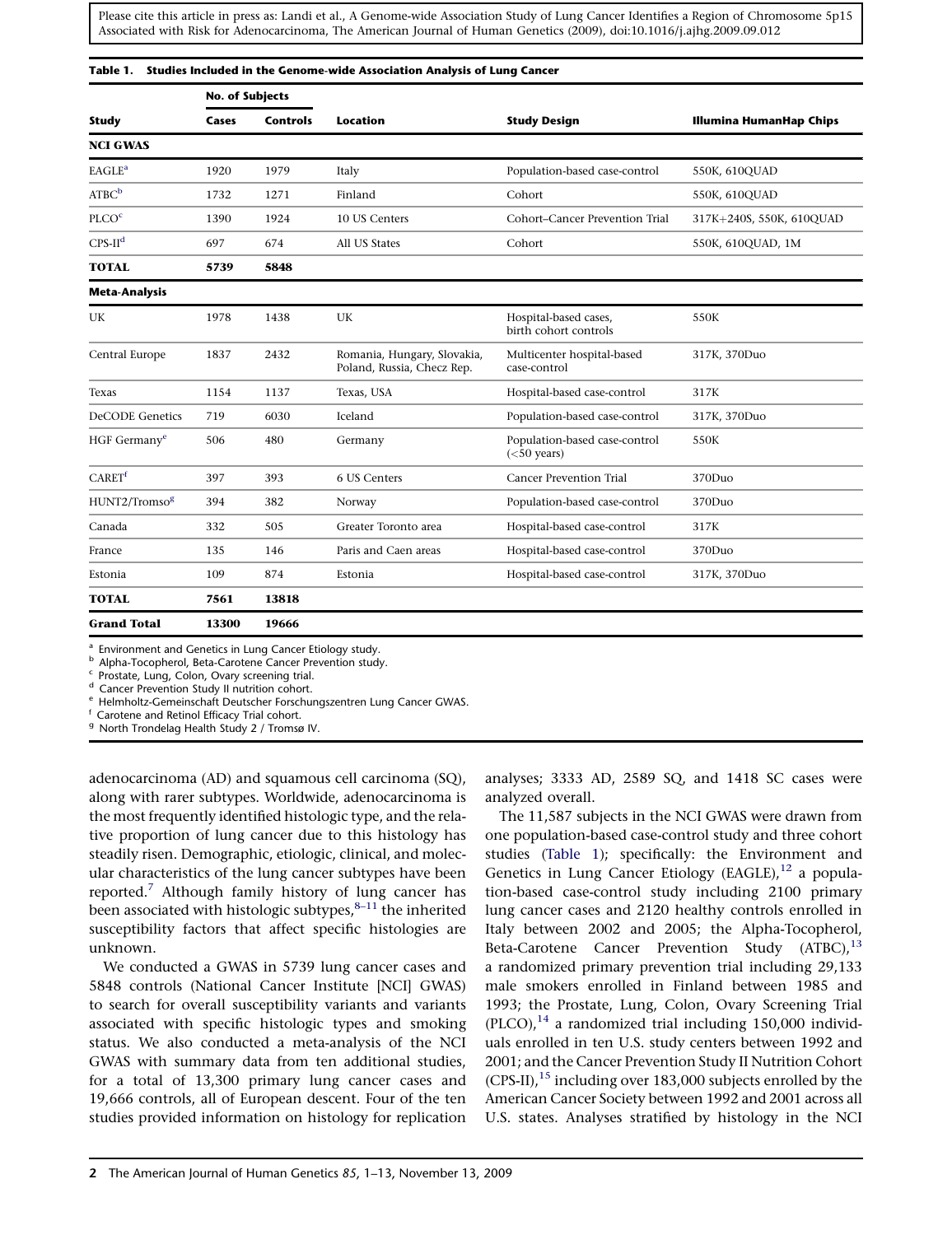GWAS included 1730 AD cases, 1400 SQ cases, 678 SC cases, and groups of other histological types or of mixed histologies. These studies were approved by the individual institutional review boards of each location, and each subject gave his or her informed consent for participation.

The meta-analysis included all of the NCI GWAS data plus summary data from ten additional studies contributing 7561 cases and 13,818 controls ([Table 1\)](#page-1-0): (1) the UK study from the Institute for Cancer Research, $5$ including lung cancer cases from the Genetic Lung Cancer Predisposition Study established in 1999 and controls from the 1958 birth cohort;<sup>[16](#page-11-0)</sup> (2) the International Agency for Research on Cancer (IARC) study in central Europe,<sup>[1](#page-11-0)</sup> a hospital-based case-control study conducted in the Czech Republic, Hungary, Poland, Romania, Russia, and Slovakia between 1998 and [2](#page-11-0)002; (3) the Texas case-control study,<sup>2</sup> including cases newly diagnosed at the University of Texas M.D. Anderson Cancer Center since 1991 and controls from the Kelsey-Seybold clinics (the GWAS included only smokers and cases with non-small cell lung cancer); (4) the population-based case-control study from deCODE Genetics in Iceland, $3$  including all Icelandic subjects originally recruited for different genetic studies between 1996 and 2007 at deCODE Genetics and lung cancer cases recruited from the Icelandic Cancer Registry since 1998; (5) the Helmholtz-Gemeinschaft Deutscher Forschungszentren (HGF) lung cancer GWA study, $17$  including lung cancer cases diagnosed at  $\leq 50$  years from the LUng Cancer in the Young (LUCY) study, a multicenter study within 31 German hospitals, and the Heidelberg lung cancer study, a hospital-based case-control study conducted by the German Cancer Research Center (DKFZ) (controls were selected from the Cooperative Health Research in the Region of Augsburg [KORA]); (6) the Caro-tene and Retinol Efficacy Trial (CARET) cohort,<sup>[18](#page-11-0)</sup> including smokers with a smoking history of at least 20 pack-years enrolled in six U.S. centers between 1983 and 1994; (7) the HUNT2/Tromso study, including lung cancer cases and controls from the North Trondelag Health Study (HUNT 2), $^{19}$  a population-based study conducted between 1995 and 1997 in North Trondelag County, and the Tromsø IV population-based study conducted in Tromsø County between 1994 and 1995; 8) the lung cancer study from Canada, $<sup>1</sup>$  $<sup>1</sup>$  $<sup>1</sup>$  including lung cancer cases recruited at the</sup> University of Toronto and the Samuel Lunenfeld Research Institute between 1997 and 2002 and GWAS controls randomly selected from family medicine clinics; 9) the lung cancer study from France, $20$  a hospital-based casecontrol study including smoking cases and controls recruited between 1988 and 1992 in ten French hospitals; and 10) the lung cancer study from Estonia, a hospitalbased case-control study including lung cancer cases enrolled between 2002 and 2006 in Estonian hospitals and controls randomly selected from the Estonian Genome Project population-based cohort.<sup>[21](#page-11-0)</sup>

Three studies (the Texas,<sup>2</sup> deCODE,<sup>[3](#page-11-0)</sup> and HGF German<sup>[17](#page-11-0)</sup> studies) also contributed summary data from genome-wide scans stratified by histology, including 1138 AD, 578 SQ, and 210 SC cases. The UK study<sup>[5](#page-11-0)</sup> contributed data on the top single nucleotide polymorphisms (SNPs) of chromosome 5p15.33 by histology. These four studies contributed 1603 AD, 1189 SQ, and 740 SC cases to the meta-analysis by histology for this locus.

In both the NCI GWAS and the studies in the meta-analysis, the lung cancer diagnosis was based on clinical criteria and confirmed by pathology reports from surgery, biopsy, or cytology samples in approximately 95% of cases and on clinical history and imaging for the remaining 5%. Tumor histology was coded according to the International Classification of Diseases for Oncology. In analyses stratified by histology, only adenocarcinoma, squamous cell carcinoma, and small cell carcinoma cases were included. All mixed subtypes or other histologies were excluded. Overall, between 10% and 50% of all diagnoses from the NCI GWAS were centrally reviewed by expert lung pathologists from NCI.

The NCI GWAS scan was conducted at two institutions: the Center for Inherited Disease Research (CIDR), which genotyped all EAGLE and 1675 PLCO subjects, and the Core Genotyping Facility (CGF), NCI, which genotyped ATBC, CPS-II, and the remaining PLCO subjects. Controls from the Cancer Genetic Markers of Susceptibility (CGEMS) prostate cancer scan<sup>[22](#page-11-0)</sup> were also included.

EAGLE samples and 1675 PLCO samples were genotyped at CIDR, as part of the Gene Environment Association Studies Initiative (GENEVA) funded through the National Human Genome Research Institute, with the use of Illumina HumanHap550v3\_B BeadChips (Illumina, San Diego, CA, USA). Data were released for 5620 of 5727 (98%) samples, including 32 blind duplicates (concordance was 99.993%); these were genotyped with 124 HapMap controls (66 CEU; 58 YRI). Allele cluster definitions per SNP were determined with the use of the Illumina BeadStudio Genotyping Module version 3.1.14 and the combined intensity data from 95% of the samples. The resulting cluster definitions were used on all samples. Genotypes were not called if the quality threshold (Gencall score) was below 0.15. Genotypes were released by CIDR for 560,505 (99.83% of attempted) SNPs. Genotypes were not released for SNPs not called by BeadStudio or for those with call rates less than 85%, more than one HapMap replicate error, more than a 3% (autosomal) or 5% (X chromosome) difference in call rate between genders, or more than 0.5% male AB frequency for the X chromosome. The mean non-Y chromosome SNP call rate and mean sample call rate were each 99.8% for the CIDR data set.

Similar procedures were followed at CGF for the ATBC, CPSII, and PLCO cohorts with the use of three Illumina platforms: the HumanHap550K, the HumanHap610, and HumanHap 1 Million chips. All genotyped samples passed quality control metrics at CGF. After removal of assay and locus as a result of low completion rates, genotypes for each sample that appeared in duplicate were merged to form consensus genotypes for each subject. There were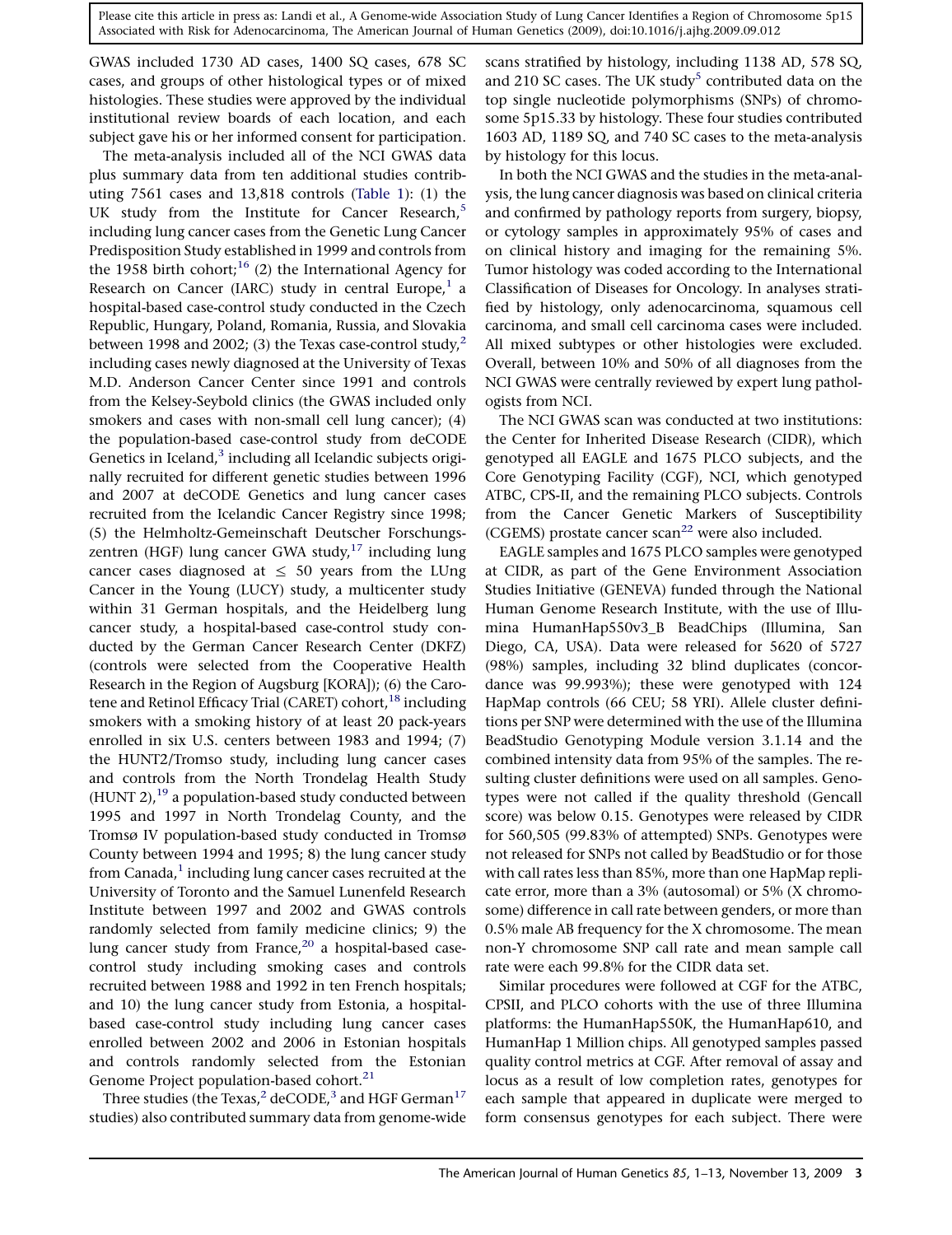12,111 study subjects available for subsequent analysis. Table S1, available online, shows the distribution of subjects by study and phenotype after application of quality control (QC) metrics. Figure S1 shows the cluster plot for the most notable SNP, rs2736100.

A total of 221 pairs of samples were identified with >70% genotype concordance rate. Among them, 189 pairs were expected duplicates and had genotype concordance rates > 99.9%. There were 12 unexpected duplicates (cross or within studies) with >99.97% concordance rates. We evaluated the pairwise concordance on the basis of the entire set and observed 40 pairs of subjects with over 60% of concordant genotypes (genotype concordance  $> 60\%$ ). Exclusions are listed in Table S2. Deviations from Hardy-Weinberg proportions (HWP) were assessed in controls. Expected and observed p values were calculated with the use of the uniform distribution for all loci and the exact test, respectively. Autosomal SNPs with minor allele frequencies (MAFs) >5% and completion rates >95% were included. Deviation from HWP was minimal, and only loci with extremely low p values ( $p < 10^{-7}$ ) for each QC group were excluded from further analyses (Table S3). A quantile-quantile  $(Q-Q)$  plot of the p values per study is shown in Figure S2.

To assess population structure, we estimated imputed continental ancestry by using the STRUCTURE program, $^{23}$  $^{23}$  $^{23}$ with a set of 12,898 autosomal SNPs with low local background linkage disequilibrium (LD) (pairwise  $r^2 < 0.004$ measured in the population of European ancestry for any pair of SNPs less than 500 kb apart)<sup>[24](#page-11-0)</sup> (Figure S3). Genotypes from the three HapMap populations (Build 22 for HapMap II with MAF  $> 5\%)^{25}$  were used as reference populations. The number of inferred clusters (''K'' parameter) was set to 3 for CEU, YRI, and JPT+CHB samples representing populations of European, African, and Asian origin, respectively. Eighteen subjects were detected as having less than 80% European ancestry and were excluded.

Principal component analysis (PCA) for each study group (excluding subjects with less than 80% European ancestry, unexpected duplicates, and potential relative pairs) was performed with the same informative 12,898 SNPs with the use of the EIGENSTRAT program<sup>26</sup> (Figures S4A–S4D). After adjustment for significant principal components (PCs) in each study, comparison of observed and expected distributions showed no evidence for largescale inflation of the association test statistics (inflation factor  $\lambda = 1.03, 103, 1.01,$  and 1.01 in EAGLE, PLCO, CPS-II, and ATBC, respectively), excluding the possibility of significant hidden population substructure. Q-Q plots for each NCI study are shown in Figures S5A–S5D.

After excluding 183 subjects for the reasons described above (summarized in Table S2) and 337 subjects with incomplete phenotype data, we report analyses on 515,922 SNPs in 5739 lung cancer cases and 5848 controls (NCI GWAS, [Table 1\)](#page-1-0).

Comparable QC procedures were conducted at each institution that provided summary results for the metaanalysis.[1–5](#page-11-0)

For the genome-wide analysis of the NCI GWAS, we used unconditional logistic regression to derive a per-allele odds ratio (OR) and an associated 1 degree of freedom (df) association test adjusted for age in five-year intervals (defined as age at diagnosis or interview for the case-control study and as baseline age for cohort studies), gender, study (EAGLE, PLCO, ATBC, ACS), and four PCs for population stratification within studies (see description of PC analysis below). In additional analyses, we adjusted for smoking status (current, former, never), cigarettes smoked per day  $( \leq 10, 11$ –20, 21–30, 31–40, 41+), duration in 10 yr intervals, and number of years since quitting (1–5, 6–10, 11–20,  $21-30$ ,  $30+$ ) for former smokers (subjects who quit smoking at least 6 mo before participating in the study). The analyses with single and multiple SNPs stratified by histology, smoking status, and decade of birth were conducted with the use of the same models. Tests for interaction between a SNP (coded as a continuous variable) and smoking status or birth decade (coded with the use of dummy variables) were performed with Wald tests with the use of multiple dfs.

For the meta-analysis with other studies, we obtained per-allele ORs and standard errors from each study. Because only summary data were available, we conducted the meta-analysis in two separate groups: ''Set 1 SNPs'' included a core of 279,698 SNPs that were available across all studies; and ''Set 2 SNPs'' included 197,647 SNPs that were available only for a subset of the studies that used the HumanHap500 or denser genomic platforms or provided summary data on imputed SNPs. We obtained meta-analysis estimates of per-allele ORs and associated p values by using the weighted Z-score method under a fixed effect model. $27$  Tests for heterogeneity by study were performed with the use of the  $Q_E$  statistics, assuming a random effect model. For testing of heterogeneity across histologic subtypes, we reported the smallest p values obtained from pairwise case-case analyses between the subtypes after adjustment for multiple testing with the use of the Bonferroni correction. All odds-ratios were reported with respect to the minor allele in the pooled set of controls from all studies that contributed to the meta-analysis.

For adjustment of population stratification, we used the same set of 12,898 autosomal informative  $SNPs^{24}$  $SNPs^{24}$  $SNPs^{24}$  used for QC. We conducted PCA in each of the four study groups (EAGLE, PLCO, ATBC, and CPS-II) separately.<sup>[27](#page-12-0)</sup> For each study group, we identified among the top ten PCs the ones on which lung cancer cases and controls were not distributed evenly (the Wilcoxon rank-sum test  $p < 0.1$ ), and adjusted them as continuous covariates nested within each study group. We selected two PCs for PLCO and one for each EAGLE and ATBC. No PCs were selected for the CPS-II study. Of note, we replicated the major analyses by using PCs obtained from all SNPs and found virtually identical results (data not shown).

Genome-wide analysis of the NCI GWAS confirmed previously reported findings on 5p15, 15q25, and 6p21,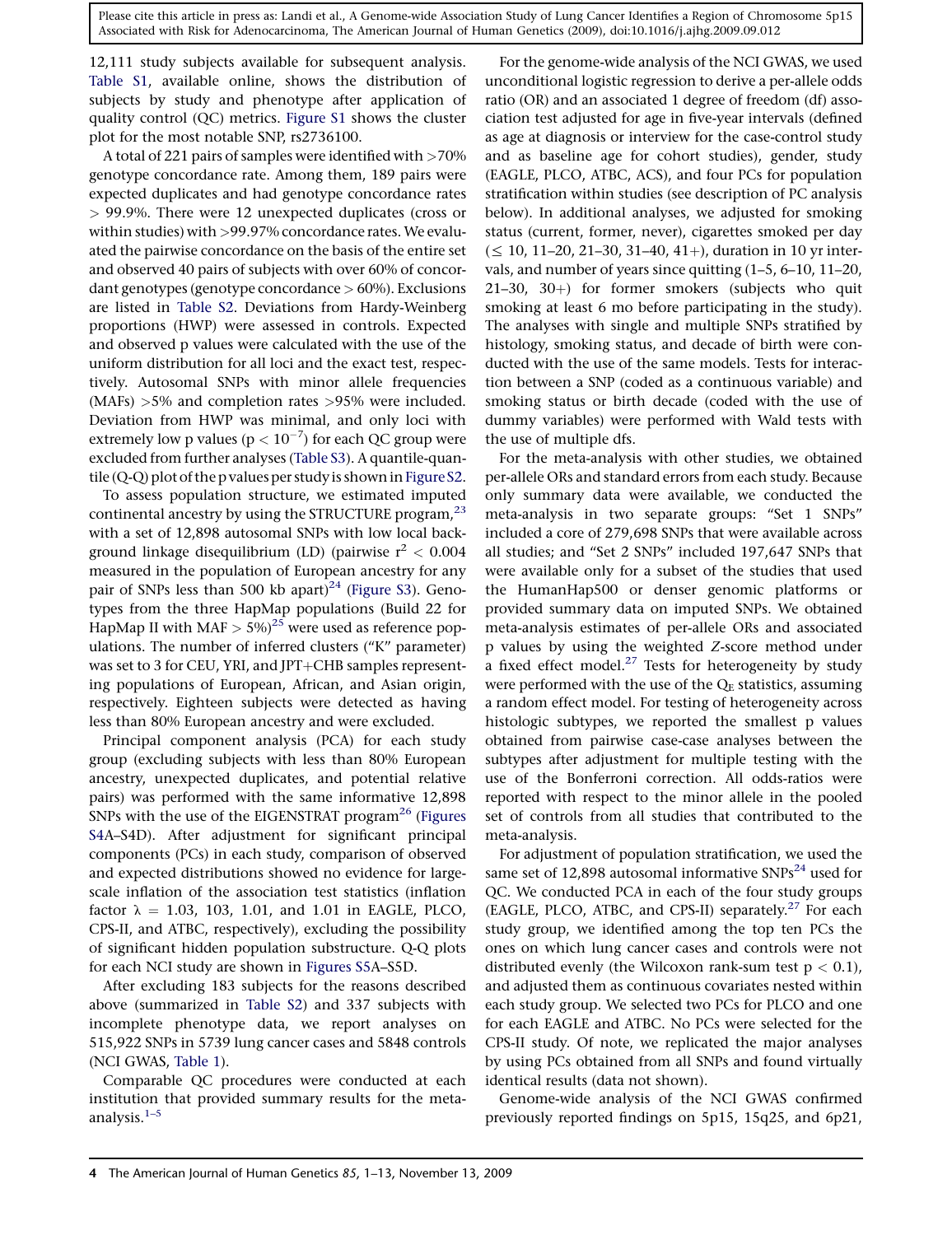

Figure 1. ''Manhattan Plot'' of Meta-Analysis Results for Lung Cancer Susceptibility Loci

Genome-wide association results for 13,300 primary lung cancer cases and 19,666 controls.  $-\text{Log}_{10}$  p values plotted against the chromosomal positions are depicted. ''Set 1 SNPs'' includes the core of 279,698 SNPs that were available across all studies. ''Set 2 SNPs'' includes 197,647 SNPs that were available only for a subset of the studies that used HumanHap500 or denser genomic platforms or provided summary data on imputed SNPs. The plot has been truncated at  $p < 10^{-10}$ . There were 37 additional SNPs with lower p values, which are included in the list of the top 200 SNPs reported in Table S5.

but did not conclusively identify novel susceptibility loci for lung cancer risk. Similar results were obtained in the overall meta-analysis combining the NCI GWAS with results from the ten additional studies, for a total of over 30,000 subjects (Figure 1 and Table S5).

The analysis of the locus on the 5p15.33 region<sup> $4-6$ </sup> provided notable findings. In the overall analysis of the NCI GWAS, the most prominent SNPs were rs4635969 (OR = 0.87, 95% confidence interval [CI] = 0.82–0.93,  $p = 9.80 \times 10^{-5}$ ), followed by rs31489 in *CLPTM1L* (also named CCR9 [MIM 612585]) (OR = 0.90, 95% CI = 0.86–0.95,  $p = 2.80 \times 10^{-4}$  and rs2736100 in TERT (MIM 187270) (OR = 1.09, 95% CI = 1.03–1.15, p = 0.001) [\(Table 2](#page-5-0)). rs2736100 showed discrepant results by smoking status [\(Table 2\)](#page-5-0), which reflected different associations across histologies. In fact, this locus showed remarkable differences by histology ([Figure 2](#page-7-0)). The rs2736100 SNP was associated only with AD (OR = 1.23, 95% CI =  $1.13-$ 1.33,  $p = 3.02 \times 10^{-7}$ ), but not the other histologic types  $(OR = 1.01, p = 0.84$  and  $OR = 1.00, p = 0.93$ , for SQ and SC, respectively;  $p = 0.001$ , test for heterogeneity across histologies corrected for multiple comparisons). The risk estimates were not altered by the adjustment for smoking and were consistent across categories of smoking intensity and decade of birth (data not shown). The analysis by smoking status ([Table 2](#page-5-0)) revealed that the SNP

was significantly associated with risk of adenocarcinoma in both smokers and those who had never smoked.

In the NCI controls, rs2736100 is not in LD with other tested SNPs in the region [\(Figure 2](#page-7-0)), with the exception of rs2853676, which is in modest LD ( $r^2 = 0.25$ , D' = 0.82) and showed a similar pattern of association (OR  $=$ 1.16,  $p = 3.44 \times 10^{-4}$ ; OR = 0.95,  $p = 0.30$ ; and OR = 1.06,  $p = 0.41$  for AD, SQ, and SC, respectively). In contrast, rs4635969 and rs31489 were associated with lung cancer risk across histology groups ([Table 2](#page-5-0)). The previously reported SNPs in CLPTM1L, e.g., rs4975616, rs402710, and rs401681, which are in LD with rs31489 ( $r^2 = 0.74$ , 0.63, and 0.85, respectively), showed associations similar to rs31489 (data not shown). rs31489 and rs4635969 are moderately correlated ( $r^2 = 0.35$ ,  $D' = 0.95$ ), but not in LD with rs2736100 ( $r^2 = 0.03$ , D' = 0.20 for rs31489;  $r^2 =$ 0.07,  $D' = 0.49$  for rs4635969). In a multivariate model including the main effects of these three SNPs simultaneously, we found statistically independent associations with AD for both rs4635969 and rs2736100 (OR =  $0.81$ ,  $p = 0.002$ ; OR = 1.21,  $p = 2.60 \times 10^{-5}$ ) but not for rs31489 (OR = 1.03, p = 0.42). Only rs31489 was associated with SQ (OR = 0.82,  $p = 8.50 \times 10^{-4}$ ) and no SNPs were associated with SC (data not shown) in the multivariate model.

In the meta-analysis, rs2736100 was the most notable SNP for lung cancer risk overall (OR = 1.12, 95% CI = 1.08–1.16,  $p = 1.60 \times 10^{-10}$ , followed by the same set of SNPs observed in the NCI GWAS [\(Table 2,](#page-5-0) larger list in Table S5). In analyses by histology, risk associated with rs2736100 was accounted for by cases with adenocarcinoma in each replication study ( $p < 0.05$  in each study;  $p = 0.59$ , test for heterogeneity across studies) ([Figure 3\)](#page-8-0). Other histologies exhibited no association. In the metaanalysis combining the NCI GWAS data with the data from the Texas, deCODE, HGF, and UK studies, this SNP had OR = 1.24, 95% CI = 1.17–1.31, p = 3.74  $\times$  10<sup>-14</sup> for AD versus OR = 0.99,  $p = 0.69$  and OR = 0.97,  $p =$ 0.48, for SQ and SC, respectively [\(Table 2\)](#page-5-0).

These findings provide evidence that the previously identified association of the rs2736100 variant on 5p15.33 with lung cancer risk<sup> $4,5$ </sup> is confined to one histologic type, adenocarcinoma. Rs2736100 is located in intron 2 of TERT and, on the basis of the ESPERR score, lies within a putative regulatory region.<sup>[28](#page-12-0)</sup> TERT is a ribonucleoprotein that extends TTAGGG nucleotide repeats at the telomere, which shorten with each cell division. Telomere shortening is associated with increased genomic instability and, conse-quently, increased risk of cancer development.<sup>[29](#page-12-0)</sup> In cancer cells, reactivated TERT is linked to cellular proliferation and abnormal telomere maintenance.<sup>[30](#page-12-0)</sup>

Other studies have suggested that perturbations of TERT may contribute to the pathogenesis of lung adenocarcinoma.TERTexpression has been reported to be significantly lower in adenocarcinoma than in any other histological type, $31$  and its reexpression may indicate progression from bronchiolo-alveolar carcinoma to adenocarcinoma.<sup>32,33</sup>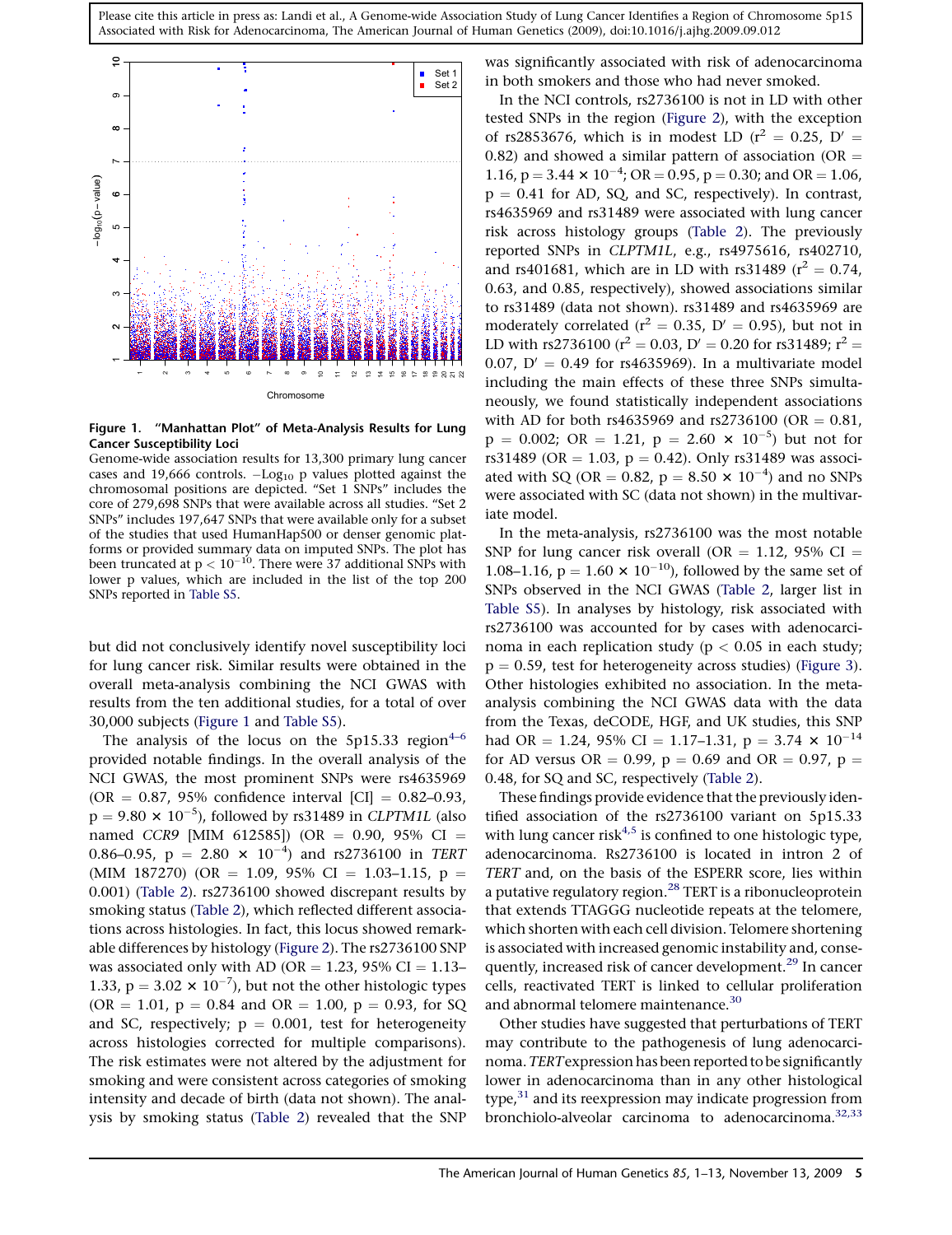<span id="page-5-0"></span>

| Marker, <sup>a</sup> Allele, <sup>b</sup> Location, <sup>c</sup> |                                                                                        | <b>Overall NCI Data</b> |                                                                |                       | <b>Adenocarcinoma NCI Data</b>                                                                                                    | <b>Squamous Cell</b><br><b>Carcinoma NCI Data:</b> |                                                                                                                                                                                                                                                                                                                                                                                                                                                                                                                                                                                                                                                                                                                                                                                                                                                                                                                                                                                                                                                                                                                                                                                                                         | <b>Small Cell</b>    |                                                                                                                                                                                              |
|------------------------------------------------------------------|----------------------------------------------------------------------------------------|-------------------------|----------------------------------------------------------------|-----------------------|-----------------------------------------------------------------------------------------------------------------------------------|----------------------------------------------------|-------------------------------------------------------------------------------------------------------------------------------------------------------------------------------------------------------------------------------------------------------------------------------------------------------------------------------------------------------------------------------------------------------------------------------------------------------------------------------------------------------------------------------------------------------------------------------------------------------------------------------------------------------------------------------------------------------------------------------------------------------------------------------------------------------------------------------------------------------------------------------------------------------------------------------------------------------------------------------------------------------------------------------------------------------------------------------------------------------------------------------------------------------------------------------------------------------------------------|----------------------|----------------------------------------------------------------------------------------------------------------------------------------------------------------------------------------------|
| Gene, <sup>d</sup> MAF <sup>e</sup>                              | <b>Study</b>                                                                           | p Value <sup>f</sup>    | OR <sup>9</sup> (95% CI)                                       | p Value <sup>f</sup>  | OR <sup>9</sup> (95% CI)                                                                                                          | p Value <sup>f</sup>                               | OR <sup>9</sup> (95% CI)                                                                                                                                                                                                                                                                                                                                                                                                                                                                                                                                                                                                                                                                                                                                                                                                                                                                                                                                                                                                                                                                                                                                                                                                | p Value <sup>f</sup> | OR <sup>9</sup> (95% CI)                                                                                                                                                                     |
| SNPs on Chromosome 5p15                                          |                                                                                        |                         |                                                                |                       |                                                                                                                                   |                                                    |                                                                                                                                                                                                                                                                                                                                                                                                                                                                                                                                                                                                                                                                                                                                                                                                                                                                                                                                                                                                                                                                                                                                                                                                                         |                      |                                                                                                                                                                                              |
| rs2736100, (T,G), 1339516,                                       | NCI_Smoking Unadjusted 0.001                                                           |                         | 1.09(1.03, 1.15)                                               |                       | $3.02 \times 10^{-7}$ 1.23 (1.13.1.33)                                                                                            | 0.84                                               | 1.01(0.93, 1.10)                                                                                                                                                                                                                                                                                                                                                                                                                                                                                                                                                                                                                                                                                                                                                                                                                                                                                                                                                                                                                                                                                                                                                                                                        | 0.93                 | 1.00(0.90, 1.13)                                                                                                                                                                             |
| TERT, 0.499/0.466                                                | NCI_Current smokers                                                                    | 0.41                    | $1.03(0.96-1.11)$                                              | 0.001                 | 1.23(1.09, 1.39)                                                                                                                  | 0.37                                               | 0.95(0.85, 1.06)                                                                                                                                                                                                                                                                                                                                                                                                                                                                                                                                                                                                                                                                                                                                                                                                                                                                                                                                                                                                                                                                                                                                                                                                        | 0.77                 | 0.98(0.85, 1.12)                                                                                                                                                                             |
|                                                                  | NCI Former smokers                                                                     | 0.02                    | 1.11(1.02, 1.22)                                               | 0.01                  | 1.17(1.03, 1.33)                                                                                                                  | 0.13                                               | 1.13(0.97, 1.31)                                                                                                                                                                                                                                                                                                                                                                                                                                                                                                                                                                                                                                                                                                                                                                                                                                                                                                                                                                                                                                                                                                                                                                                                        | 0.81                 | 1.03(0.81, 1.30)                                                                                                                                                                             |
|                                                                  | NCI Never smokers                                                                      | 0.002                   | 1.34(1.11, 1.61)                                               | 0.01                  | 1.35(1.07, 1.71)                                                                                                                  | 0.33                                               | 0.74(0.40, 1.35)                                                                                                                                                                                                                                                                                                                                                                                                                                                                                                                                                                                                                                                                                                                                                                                                                                                                                                                                                                                                                                                                                                                                                                                                        | 0.18                 | 1.95(0.70, 5.23)                                                                                                                                                                             |
|                                                                  | Meta-analysis Unadjusted $1.60 \times 10^{-10}$                                        |                         | 1.12 (1.08, 1.16) $3.74 \times 10^{-14}$                       |                       | 1.24 $(1.17, 1.31)$ 0.69                                                                                                          |                                                    | 0.99(0.93, 1.05)<br>0.48<br>0.97(0.89, 1.05)<br>0.84(0.77, 0.91)<br>0.90(0.80, 1.01)<br>0.089<br>0.81(0.73, 0.91)<br>0.22<br>0.92(0.80, 1.05)<br>0.93(0.79, 1.09)<br>0.82(0.64, 1.05)<br>0.11<br>0.77(0.41, 1.44)<br>0.76<br>1.15(0.47, 2.85)<br>0.87(0.81, 0.92)<br>0.024<br>0.91(0.83, 0.99)<br>0.88(0.79, 0.99)<br>0.86(0.74, 1.00)<br>0.055<br>0.89(0.77, 1.03)<br>0.20<br>0.89(0.74, 1.06)<br>0.88(0.72, 1.07)<br>0.11<br>0.77(0.56, 1.06)<br>0.81(0.23, 2.78)<br>1.21(0.58, 2.52)<br>0.73<br>0.88(0.80, 0.96)<br>0.20<br>0.92(0.80, 1.05)<br>NCL Smoking Unadjusted $5.24 \times 10^{-27}$ 1.34 (1.27, 1.42) $3.93 \times 10^{-14}$ 1.36 (1.25, 1.47) $5.23 \times 10^{-12}$ 1.36 (1.24, 1.48) $3.76 \times 10^{-8}$ 1.38 (1.23, 1.55)<br>$6.12 \times 10^{-18}$ 1.41 (1.31, 1.53) $2.88 \times 10^{-8}$ 1.42 (1.25, 1.61) $2.12 \times 10^{-8}$ 1.38 (1.23, 1.55) $4.28 \times 10^{-7}$ 1.43 (1.25, 1.65)<br>1.39(1.19, 1.62)<br>0.05<br>1.27(1.00, 1.61)<br>0.94(0.50, 1.75)<br>0.16<br>2.00(0.76, 5.27)<br>Meta-analysis Unadjusted 2.75 x 10 <sup>-38</sup> 1.30 (1.25, 1.36) 3.32 x 10 <sup>-18</sup> 1.31 (1.23, 1.40) 8.72 x 10 <sup>-13</sup> 1.30 (1.21, 1.40) 2.31 x 10 <sup>-9</sup> 1.37 (1.24, 1.52) |                      |                                                                                                                                                                                              |
| rs31489, (C,A), 1395714,                                         | NCI_Smoking Unadjusted $2.80 \times 10^{-4}$                                           |                         | 0.90(0.86, 0.95)                                               | 0.067                 | 0.93(0.86, 1.00)                                                                                                                  | $8.51 \times 10^{-5}$                              |                                                                                                                                                                                                                                                                                                                                                                                                                                                                                                                                                                                                                                                                                                                                                                                                                                                                                                                                                                                                                                                                                                                                                                                                                         |                      | <b>Carcinoma NCI Data:</b><br>1.31 (1.20, 1.43) $6.70 \times 10^{-8}$ 1.38 (1.23, 1.55)<br>1.34 (1.20, 1.50) $2.58 \times 10^{-7}$ 1.45 (1.26, 1.67)<br>1.20(0.95, 1.54)<br>2.44(0.91, 6.51) |
| CLPTM1L, 0.411/0.385                                             | NCI Current smokers                                                                    | 0.008                   | $0.90(0.83-0.97)$                                              | 0.21                  | 0.92(0.82, 1.05)                                                                                                                  | 0.0003                                             |                                                                                                                                                                                                                                                                                                                                                                                                                                                                                                                                                                                                                                                                                                                                                                                                                                                                                                                                                                                                                                                                                                                                                                                                                         |                      |                                                                                                                                                                                              |
| rs4635969, (C,T), 1361552,                                       | NCI Former smokers                                                                     | 0.33                    | 0.95(0.87, 1.05)                                               | 0.68                  | 0.97(0.86, 1.11)                                                                                                                  | 0.35                                               |                                                                                                                                                                                                                                                                                                                                                                                                                                                                                                                                                                                                                                                                                                                                                                                                                                                                                                                                                                                                                                                                                                                                                                                                                         |                      |                                                                                                                                                                                              |
|                                                                  | NCI Never smokers                                                                      | 0.37                    | 0.92(0.77, 1.10)                                               | 0.45                  | 0.92(0.73, 1.15)                                                                                                                  | 0.41                                               |                                                                                                                                                                                                                                                                                                                                                                                                                                                                                                                                                                                                                                                                                                                                                                                                                                                                                                                                                                                                                                                                                                                                                                                                                         |                      |                                                                                                                                                                                              |
|                                                                  | Meta-analysis Unadjusted $1.56 \times 10^{-10}$ 0.89 (0.86, 0.92) 0.005                |                         |                                                                |                       | 0.92(0.87, 0.98)                                                                                                                  | $1.39 \times 10^{-5}$                              |                                                                                                                                                                                                                                                                                                                                                                                                                                                                                                                                                                                                                                                                                                                                                                                                                                                                                                                                                                                                                                                                                                                                                                                                                         |                      |                                                                                                                                                                                              |
|                                                                  | NCI_Smoking Unadjusted $9.80 \times 10^{-5}$                                           |                         | 0.87(0.82, 0.93)                                               | $5.49 \times 10^{-5}$ | 0.81(0.73, 0.90)                                                                                                                  | 0.031                                              |                                                                                                                                                                                                                                                                                                                                                                                                                                                                                                                                                                                                                                                                                                                                                                                                                                                                                                                                                                                                                                                                                                                                                                                                                         |                      |                                                                                                                                                                                              |
| TERT, CLPTM1L, 0.199/0.184                                       | NCI Current smokers                                                                    | 0.08                    | 0.92(0.83, 1.01)                                               | 0.02                  | 0.82(0.70, 0.96)                                                                                                                  | 0.12                                               |                                                                                                                                                                                                                                                                                                                                                                                                                                                                                                                                                                                                                                                                                                                                                                                                                                                                                                                                                                                                                                                                                                                                                                                                                         |                      |                                                                                                                                                                                              |
|                                                                  | NCI Former smokers                                                                     | 0.001                   | 0.83(0.74, 0.93)                                               | 0.006                 | 0.80(0.68, 0.94)                                                                                                                  | 0.20                                               |                                                                                                                                                                                                                                                                                                                                                                                                                                                                                                                                                                                                                                                                                                                                                                                                                                                                                                                                                                                                                                                                                                                                                                                                                         |                      |                                                                                                                                                                                              |
|                                                                  | NCI Never smokers                                                                      | 0.27                    | 0.88(0.69, 1.11)                                               | 0.08                  | 0.76(0.56, 1.04)                                                                                                                  | 0.61                                               |                                                                                                                                                                                                                                                                                                                                                                                                                                                                                                                                                                                                                                                                                                                                                                                                                                                                                                                                                                                                                                                                                                                                                                                                                         |                      |                                                                                                                                                                                              |
|                                                                  | Meta-analysis Unadjusted $2.15 \times 10^{-8}$                                         |                         | <b>0.88 (0.84, 0.92)</b> 6.39 $\times$ 10 <sup>-6</sup>        |                       | 0.83(0.77, 0.90)                                                                                                                  | 0.005                                              |                                                                                                                                                                                                                                                                                                                                                                                                                                                                                                                                                                                                                                                                                                                                                                                                                                                                                                                                                                                                                                                                                                                                                                                                                         |                      |                                                                                                                                                                                              |
| <b>SNPs on Chromosome 15q25</b>                                  |                                                                                        |                         |                                                                |                       |                                                                                                                                   |                                                    |                                                                                                                                                                                                                                                                                                                                                                                                                                                                                                                                                                                                                                                                                                                                                                                                                                                                                                                                                                                                                                                                                                                                                                                                                         |                      |                                                                                                                                                                                              |
| rs12914385, (C,T), 76685778,                                     |                                                                                        |                         |                                                                |                       |                                                                                                                                   |                                                    |                                                                                                                                                                                                                                                                                                                                                                                                                                                                                                                                                                                                                                                                                                                                                                                                                                                                                                                                                                                                                                                                                                                                                                                                                         |                      |                                                                                                                                                                                              |
|                                                                  | NCI Current smokers                                                                    |                         |                                                                |                       |                                                                                                                                   |                                                    |                                                                                                                                                                                                                                                                                                                                                                                                                                                                                                                                                                                                                                                                                                                                                                                                                                                                                                                                                                                                                                                                                                                                                                                                                         |                      |                                                                                                                                                                                              |
| CHRNA3, 0.386/0.452                                              | NCI Former smokers                                                                     |                         |                                                                |                       | 6.11 $\times$ 10 <sup>-10</sup> 1.34 (1.22, 1.47) 5.65 $\times$ 10 <sup>-7</sup> 1.38 (1.22, 1.57) 2.92 $\times$ 10 <sup>-5</sup> |                                                    |                                                                                                                                                                                                                                                                                                                                                                                                                                                                                                                                                                                                                                                                                                                                                                                                                                                                                                                                                                                                                                                                                                                                                                                                                         |                      |                                                                                                                                                                                              |
|                                                                  | NCI Never smokers                                                                      | 0.24                    | 1.11(0.93, 1.34)                                               | 0.24                  | 1.15(0.92, 1.46)                                                                                                                  | 0.84                                               |                                                                                                                                                                                                                                                                                                                                                                                                                                                                                                                                                                                                                                                                                                                                                                                                                                                                                                                                                                                                                                                                                                                                                                                                                         |                      |                                                                                                                                                                                              |
|                                                                  |                                                                                        |                         |                                                                |                       |                                                                                                                                   |                                                    |                                                                                                                                                                                                                                                                                                                                                                                                                                                                                                                                                                                                                                                                                                                                                                                                                                                                                                                                                                                                                                                                                                                                                                                                                         |                      |                                                                                                                                                                                              |
| rs1051730, (C,T), 76681394,                                      | NCI_Smoking Unadjusted $3.63 \times 10^{-25}$ 1.33 (1.26, 1.41) 4.21x10 <sup>-14</sup> |                         |                                                                |                       | 1.36 (1.26, 1.47) 1.93x $10^{-9}$                                                                                                 |                                                    |                                                                                                                                                                                                                                                                                                                                                                                                                                                                                                                                                                                                                                                                                                                                                                                                                                                                                                                                                                                                                                                                                                                                                                                                                         |                      |                                                                                                                                                                                              |
| CHRNA5, CHRNA3, 0.348/<br>0.413                                  | NCI Current smokers                                                                    |                         | $1.30 \times 10^{-17}$ 1.42 (1.31, 1.53) $1.03 \times 10^{-8}$ |                       | 1.44 (1.27, 1.63) $4.7 \times 10^{-7}$                                                                                            |                                                    |                                                                                                                                                                                                                                                                                                                                                                                                                                                                                                                                                                                                                                                                                                                                                                                                                                                                                                                                                                                                                                                                                                                                                                                                                         |                      |                                                                                                                                                                                              |
|                                                                  | NCI Former smokers                                                                     |                         | $3.66 \times 10^{-8}$ 1.30 (1.19, 1.43) $8.05 \times 10^{-7}$  |                       | 1.38 $(1.21, 1.57)$ 0.0005                                                                                                        |                                                    | 1.32(1.13, 1.54)                                                                                                                                                                                                                                                                                                                                                                                                                                                                                                                                                                                                                                                                                                                                                                                                                                                                                                                                                                                                                                                                                                                                                                                                        | 0.13                 |                                                                                                                                                                                              |
|                                                                  | NCI Never smokers                                                                      | 0.14                    | 1.15(0.96, 1.38)                                               | 0.22                  | 1.16(0.92, 1.46)                                                                                                                  | 0.71                                               | 1.13(0.60, 2.11)                                                                                                                                                                                                                                                                                                                                                                                                                                                                                                                                                                                                                                                                                                                                                                                                                                                                                                                                                                                                                                                                                                                                                                                                        | 0.08                 |                                                                                                                                                                                              |

Please cite this article in press as: Landi et al., A Genome-wide Association Study of Lung Cancer Identifies a Region of Chromosome 5p15<br>Associated with Risk for Adenocarcinoma, The American Journal of Human Genetics (200 Associated with Risk for Adenocarcinoma, The American Journal of Human Genetics (2009), doi:10.1016/j.ajhg.2009.09.012 Please cite this article in press as: Landi et al., A Genome-wide Association Study of Lung Cancer Identifies a Region of Chromosome 5p15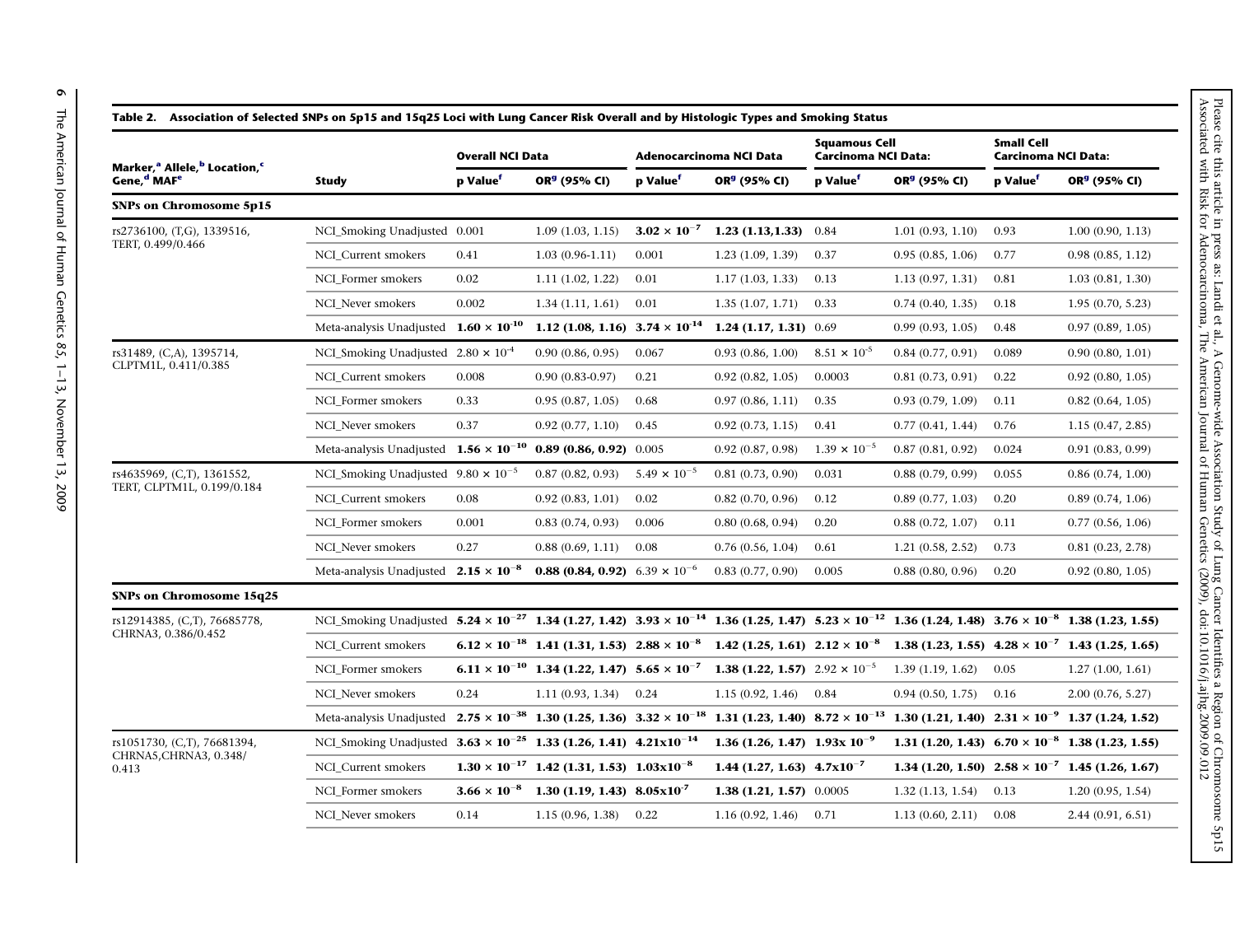<span id="page-6-0"></span>

| Table 2.<br>Continued                                                                                   |                                                                                                                                                                                             |                         |                                                                |                         |                                         |                                                    |                          |                                                 |                                                           |
|---------------------------------------------------------------------------------------------------------|---------------------------------------------------------------------------------------------------------------------------------------------------------------------------------------------|-------------------------|----------------------------------------------------------------|-------------------------|-----------------------------------------|----------------------------------------------------|--------------------------|-------------------------------------------------|-----------------------------------------------------------|
|                                                                                                         |                                                                                                                                                                                             | <b>Overall NCI Data</b> |                                                                | Adenocarcinoma NCI Data |                                         | <b>Squamous Cell</b><br><b>Carcinoma NCI Data:</b> |                          | <b>Small Cell</b><br><b>Carcinoma NCI Data:</b> |                                                           |
| Marker, <sup>a</sup> Allele, <sup>b</sup> Location, <sup>c</sup><br>Gene, <sup>d</sup> MAF <sup>e</sup> | Study                                                                                                                                                                                       | p Value <sup>r</sup>    | OR <sup>9</sup> (95% CI)                                       | p Value <sup>r</sup>    | OR <sup>9</sup> (95% CI)                | <b>p</b> Value <sup>r</sup>                        | OR <sup>9</sup> (95% CI) | p Value <sup>t</sup>                            | OR <sup>9</sup> (95% CI)                                  |
|                                                                                                         | Meta-analysis Unadjusted $1.91 \times 10^{-51}$ 1.31 (1.27, 1.36) 7.10 $\times 10^{-19}$ 1.32 (1.24, 1.41) 1.01 $\times 10^{-10}$ 1.28 (1.18, 1.37) 3.18 $\times 10^{-9}$ 1.37 (1.23, 1.52) |                         |                                                                |                         |                                         |                                                    |                          |                                                 |                                                           |
| rs8034191, (T,C), 76593078,                                                                             | NCI_Smoking Unadjusted 6.19 $\times$ 10 <sup>-20</sup> 1.29 (1.22, 1.36) 1.61 $\times$ 10 <sup>-10</sup> 1.30 (1.20, 1.40) 1.10 $\times$ 10 <sup>-7</sup>                                   |                         |                                                                |                         |                                         |                                                    |                          |                                                 | 1.26 (1.16, 1.38) $1.31 \times 10^{-5}$ 1.29 (1.15, 1.45) |
| LOC123688, 0.352/0.414                                                                                  | NCI Current smokers                                                                                                                                                                         |                         | $3.51 \times 10^{-14}$ 1.36 (1.25, 1.47) $4.14 \times 10^{-7}$ |                         | 1.38 (1.22, 1.56) $2.49 \times 10^{-5}$ |                                                    |                          |                                                 | 1.27 (1.14, 1.43) $7.14 \times 10^{-5}$ 1.33 (1.15, 1.53) |
|                                                                                                         | NCI Former smokers                                                                                                                                                                          | $1.52 \times 10^{-7}$   | 1.29 (1.17, 1.41) $1.33 \times 10^{-5}$                        |                         | 1.33 $(1.17, 1.51)$ 0.0004              |                                                    | 1.32(1.13, 1.54)         | 0.10                                            | 1.22(0.96, 1.56)                                          |
|                                                                                                         | NCI Never smokers                                                                                                                                                                           | 0.72                    | 1.03(0.86, 1.24)                                               | 0.77                    | 1.04(0.82, 1.31)                        | 0.90                                               | 1.04(0.56, 1.94)         | 0.11                                            | 2.21(0.84, 5.82)                                          |
|                                                                                                         | Meta-analysis Unadjusted $2.18 \times 10^{-46}$ 1.29 (1.25, 1.34) 1.46 $\times 10^{-15}$ 1.29 (1.21, 1.37) 3.37 $\times 10^{-9}$                                                            |                         |                                                                |                         |                                         |                                                    |                          |                                                 | 1.25 (1.16, 1.34) $4.49 \times 10^{-7}$ 1.31 (1.18, 1.45) |

Bold font indicates genome-wide significant results

Overall NCI Data: 5848 controls (2384 current, 2041 former,1402 never smokers), 5739 cases (3410 current, 1946 former, 362 never smokers). Meta-analysis: 19666 controls, 13300 cases Adenocarcinoma NCI Data: 5848 controls (2384 current, 2041 former,1402 never smokers), 1730 cases (786 current, 731 former, 203 never smokers). Meta-analysis: 14933 controls, 3333 cases Squamous Cell Carcinoma NCI Data: 5848 controls (2384 current, 2041 former,1402 never smokers), 1400 cases (953 current, 422 former, 23 never smokers). Meta-analysis: 14933 controls, 2589 cases Small Cell Carcinoma NCI Data: 5848 controls (2384 current, 2041 former,1402 never smokers), 678 cases (516 current, 152 former, 9 never smokers). Meta-analysis: 13796 controls, 1418 cases Most notable SNPs from the NCI GWAS and SNPs identified as relevant for lung cancer risk in previous studies are shown. The lung cancer cases in the Overall analyses include adenocarcinomas, squamous cell carcinomas, small cell carcinomas, and other groups of different histologic types or mixed histologies. The Overall meta-analyses include four NCI GWAS studies plus ten additional studies; the meta-analyses in the three major histologic types include four NCI GWAS studies plus four replication studies for the SNPs on chromosome 5p15 and three replication studies for the SNPs on chromosome 15q25. Results for each SNP are shown in this order: Top row (NCI\_Smoking Unadjusted), results from the NCI GWAS data adjusted for age in five-year intervals (defined as age-at-diagnosis/interview for case-control study and age at baseline for cohort study), gender, study (EAGLE, PLCO, ATBC, CPS-II) and four principal components for population stratification within studies (two for PLCO, and one each for EAGLE and ATBC). Adjustment for the same variables plus smoking status (current, former, never), cigarettes smoked per day (≤10, 11–20, 21–30, 31–40, 41+), duration in ten-year intervals and number of years since quitting (1–5, 6–10, 11–20, 21–30, 30+) for former smokers showed virtually identical results (data not shown). Second row (NCI\_Current smokers), results from the NCI GWAS data restricted to current smoker subjects, adjusted for the same variables of the top row. Third row (NCI\_Former smokers), results from the NCI GWAS data restricted to former smoker subjects who quit smoking > 6 months prior to the study, adjusted for the same variables of the top row. Fourth row (NCI\_Never smokers), results from the NCI GWAS data restricted to never smoker subjects who smoked <sup>&</sup>lt; 100 cigarettes in their lifetime, adjusted for the same variables of the top row. Bottom row (Meta-analysis Unadjusted), results from the meta-analysis combining NCI GWAS data and ten additional studies, unadjusted models.

<sup>a</sup> NCBI dbSNP identifier.

**b** Major allele, minor allele.

<sup>c</sup> Chromosome and NCBI Human genome Build 36 location.

<sup>d</sup> Gene neighborhood within 20 kb upstream and 10 kb downstream of SNP.

e Minor allele frequency in controls/cases.

1d.f. Wald test.

<sup>9</sup> OR, per-allele odds ratio; CI, 95% confidence interval.

Please cite this article in press as: Landi et al., A Genome-wide Association Study of Lung Cancer Identifies a Region of Chromosome Sp15<br>Associated with Risk for Adenocarcinoma, The American Journal of Human Genetics (200 Associated with Risk for Adenocarcinoma, The American Journal of Human Genetics (2009), doi:10.1016/j.ajhg.2009.09.012 Please cite this article in press as: Landi et al., A Genome-wide Association Study of Lung Cancer Identifies a Region of Chromosome 5p15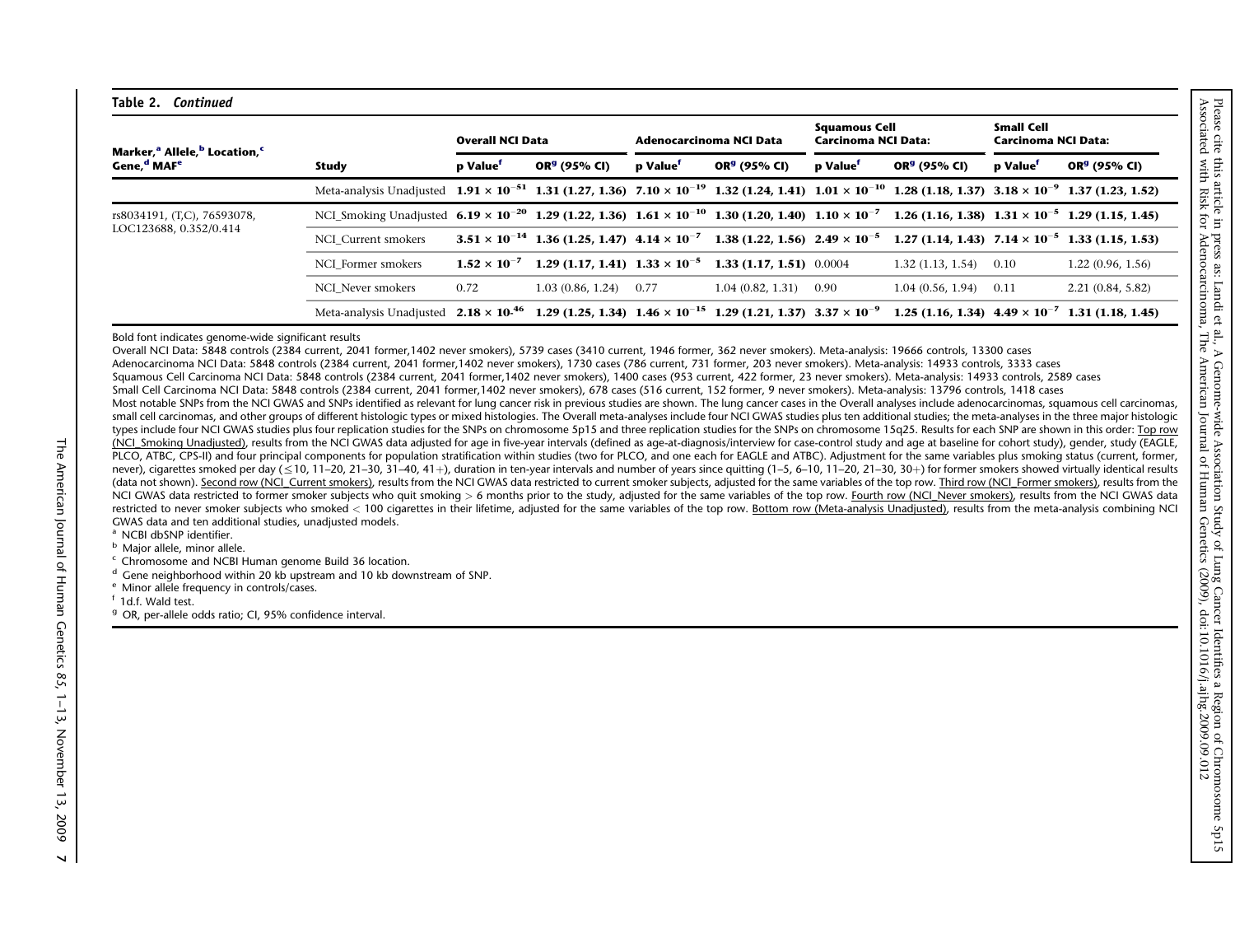<span id="page-7-0"></span>

Figure 2. Results of Association Analyses and LD Block for the 5p15.33 Locus by Histology

Association results are shown in the top panel for the NCI GWAS. Results of the meta-analysis combining the NCI GWAS and the additional four studies for rs2736100 in the adenocarcinoma histologic type are indicated by the purple diamond. Red circles indicate adenocarcinoma, blue triangles indicate squamous cell carcinoma, and green circles indicate small cell carcinoma. At the bottom, pairwise LD is depicted for 65 SNPs with minor allele frequency >5% in the 5p15.33 region extending from 1204161 to 1496199. The LD among pairs of SNPs was characterized on the basis of the square of the correlation coefficient  $(r^2)$  with the use of EAGLE and PLCO controls of a European background (1997 from EAGLE and 859 from PLCO, totaling 2856 unrelated individuals). Regions with high  $r^2$  values are red, and regions with low  $r^2$ values are light yellow. The shade lightens with decreasing  $r^2$ . The purple bar indicates the approximate location of the TERT gene.

TERT has been reported to promote epithelial prolifera-tion,<sup>[34](#page-12-0)</sup> whereas telomere maintenance has been implicated in the progression from KRAS-activated adenoma to adenocarcinoma in murine models. $35$  rs2736100 was recently found in association with lung cancer risk in two populations, with suggestive stronger associations in adenocarcinoma cases, female cases, and case individuals who had never smoked.<sup>36,37</sup> Interestingly, rs2736100 has been reported to be associated with susceptibility to sporadic idiopathic pulmonary fibrosis (IPF),  $38,39$  whereas rare mutations in TERT and consequent shorter telomeres are responsible for familial IPF[.40](#page-12-0) IPF is a lethal disease characterized by massive fibrotic changes and thickening of the alveolar walls in the lung. Members of IPF families frequently develop lung adenocarcinoma, suggesting that these two diseases share a common etiology. $41$  Furthermore, telomerase dysfunction has been linked to leukemia, bone marrow failure, and cancer predisposition,  $42-44$  and other SNPs in the TERT-CLPTM1L region have been found in association

with multiple cancer types, $^6$  suggesting that this region possesses a fundamental key for cancer development. rs2736100 and other SNPs in the locus are close to the location of known mutations that compromise telomerase activity [\(Figure 4](#page-9-0)) and may be in LD with mutations that have yet to be identified. Complete sequencing of this locus in adenocarcinoma patients would enable a more comprehensive understanding of the variants associated with this signal.

The NCI GWAS also refined other previously identified susceptibility loci.<sup>[1–3,5](#page-11-0)</sup> The strongest evidence for association with lung cancer risk overall and with each histology group was observed for the  $15q25.1$  locus.<sup>1-3</sup> (nicotinic acetylcholine receptor genes), beginning with rs12914385 in CHRNA3 (MIM 118503) (OR = 1.34, 95% CI = 1.27– 1.42,  $p = 5.24 \times 10^{-27}$ ) [\(Table 2;](#page-5-0) top SNPs with  $p <$ 0.0001 in each histologic group are shown in Tables S6–S8). In the meta-analysis including the NCI GWAS and summary results from ten studies, the SNP with the lowest p value was rs1051730 in CHRNA5 (MIM 118505) (OR = 1.31, 95% CI = 1.27–1.36,  $p = 1.91 \times 10^{-51}$ ), whereas rs12914385 had an OR = 1.30, 95% CI = 1.25–1.36, p =  $2.75 \times 10^{-38}$  [\(Table 2](#page-5-0); a longer SNP list in given in Table S5). The same SNPs were also strongly associated with all major histology groups ([Table 2\)](#page-5-0).

There were 20 SNPs at this locus with  $p < 10^{-7}$  and 15 after adjustment for multiple smoking variables, suggesting that the association of these SNPs with lung cancer risk is not entirely explained by the association with smoking or that residual confounding by smoking cannot be completely ruled out. In the analysis of the NCI GWAS stratified by smoking status [\(Table 2\)](#page-5-0), SNPs on 15q25 showed a very strong association in current and former smokers but no association in those who had never smoked, as previously observed in some,  $2,45$  but not all,<sup>[1](#page-11-0)</sup> studies. The interaction between these SNPs and smoking status was borderline significant ( $p = 0.07$ ,  $p = 0.07$ , and  $p = 0.04$  for rs12914385, rs1051730, and rs8034191, respectively).

We conducted an analysis stratified by decade of birth  $(<1930, 1930-1939, 1940-1949,$  and  $>1950$ ) to explore whether the complex changes in cigarette composition and population trends in cigarette smoking affected the association between this locus and lung cancer risk. Most subjects in our study were born in the 1930s–1940s and began smoking approximately 15–20 years after birth. Thus, smokers were affected by the progressive adoption of cigarette filters and alterations in tar, nicotine, and nitrosamine content in cigarettes that began in the 1950s.[46](#page-12-0) For the top SNPs on 15q25, we observed a trend of increasing lung cancer risk with more recent decades of birth both overall and in each histology group, with the exception of the SQ cases [\(Table 3\)](#page-10-0). Because widespread cigarette smoking generally began a few years later in Europe than in the U.S., we stratified the analyses between American (PLCO and CPS-II) and European (EAGLE and ATBC) studies. As expected, the American studies showed a slightly stronger association (data not shown).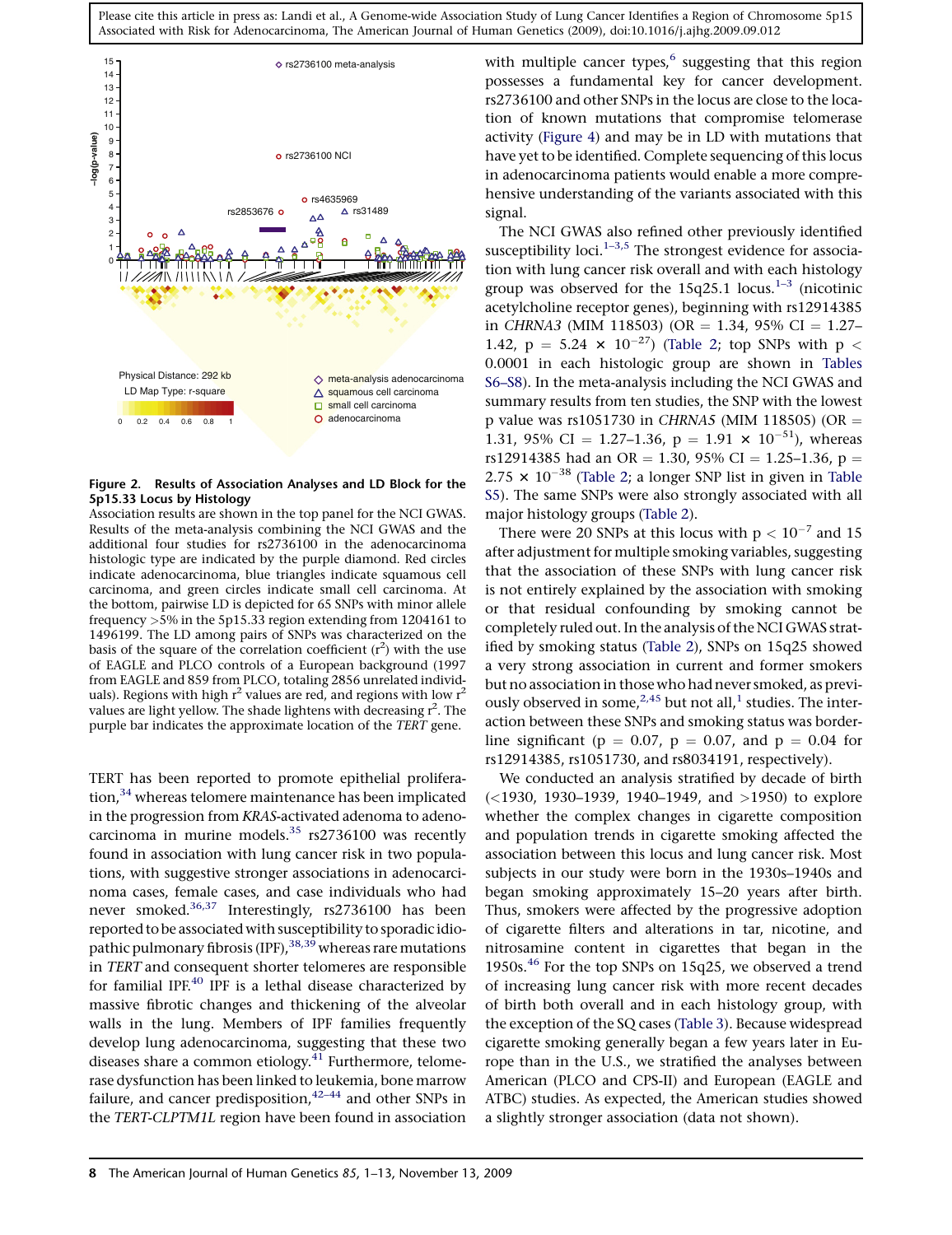<span id="page-8-0"></span>

|                                 | Meta-analysis<br>Estonia<br>France                                                                                                                                                                                                                                                                                  | Canada                                                                                                                                                                                                                                                                          | HUNT2/Tromsc | <b>HGF Germany</b><br>CARET | Texas<br>Iceland | Central Europe | 듲               | Others |  | Overall | <b>CPS-II</b>                                                                                   |  |                 | $\begin{array}{c}\n\mathbf{SC} \\ \mathbf{SC} \\ \mathbf{PCC} \\ \mathbf{PC} \\ \mathbf{PC} \\ \mathbf{PC} \\ \mathbf{PC} \\ \mathbf{PC} \\ \mathbf{PC} \\ \mathbf{PC} \\ \mathbf{PC} \\ \mathbf{PC} \\ \mathbf{PC} \\ \mathbf{PC} \\ \mathbf{PC} \\ \mathbf{PC} \\ \mathbf{PC} \\ \mathbf{PC} \\ \mathbf{PC} \\ \mathbf{PC} \\ \mathbf{PC} \\ \mathbf{PC} \\ \mathbf{PC} \\ \mathbf{PC} \\ \mathbf{PC} \\ \mathbf{PC} \\ \mathbf{PC} \\ \mathbf{PC} \\ \mathbf{PC} \\ \mathbf{PC} \\ \$ | Study                  | <b>Overall</b> |
|---------------------------------|---------------------------------------------------------------------------------------------------------------------------------------------------------------------------------------------------------------------------------------------------------------------------------------------------------------------|---------------------------------------------------------------------------------------------------------------------------------------------------------------------------------------------------------------------------------------------------------------------------------|--------------|-----------------------------|------------------|----------------|-----------------|--------|--|---------|-------------------------------------------------------------------------------------------------|--|-----------------|------------------------------------------------------------------------------------------------------------------------------------------------------------------------------------------------------------------------------------------------------------------------------------------------------------------------------------------------------------------------------------------------------------------------------------------------------------------------------------------|------------------------|----------------|
|                                 | 13300                                                                                                                                                                                                                                                                                                               | $18288888711283888188$                                                                                                                                                                                                                                                          |              |                             |                  |                |                 |        |  |         | 525<br>1890<br>1890<br>1899<br>189                                                              |  |                 |                                                                                                                                                                                                                                                                                                                                                                                                                                                                                          |                        |                |
|                                 | $\begin{array}{l} 247777700 \\ 247700 \\ 247700 \\ -247700 \\ -247700 \\ -247700 \\ -247700 \\ -247700 \\ -247700 \\ -247700 \\ -247700 \\ -247700 \\ -247700 \\ -247700 \\ -247700 \\ -247700 \\ -247700 \\ -247700 \\ -247700 \\ -247700 \\ -247700 \\ -247700 \\ -247700 \\ -247700 \\ -247700 \\ -247700 \\ -2$ |                                                                                                                                                                                                                                                                                 |              |                             |                  |                |                 |        |  |         | 1979<br>1274<br>1924<br>5848                                                                    |  |                 |                                                                                                                                                                                                                                                                                                                                                                                                                                                                                          | <b>Case Control OR</b> |                |
|                                 |                                                                                                                                                                                                                                                                                                                     |                                                                                                                                                                                                                                                                                 |              |                             |                  |                |                 |        |  |         | $-1.1 + 1.1 + 1.1$                                                                              |  |                 |                                                                                                                                                                                                                                                                                                                                                                                                                                                                                          |                        |                |
|                                 | $(0.75 - 1.44)$<br>(1.08-1.16)                                                                                                                                                                                                                                                                                      | $\begin{array}{l} (1.09\hbox{--}1.36)\\ (1.09\hbox{--}1.38)\\ (1.09\hbox{--}1.20)\\ (0.97\hbox{--}1.6)\\ (1.05\hbox{--}1.57)\\ (0.92\hbox{--}1.37)\\ (0.92\hbox{--}1.37)\\ (0.92\hbox{--}1.37)\\ (0.92\hbox{--}1.39)\\ (0.80\hbox{--}1.74)\\ (0.80\hbox{--}1.74)\\ \end{array}$ |              |                             |                  |                | $(0.93 - 1.13)$ |        |  |         | $\begin{array}{c} (0.91 - 1.12) \\ (0.99 - 1.21) \\ (0.86 - 1.19) \\ (1.03 - 1.15) \end{array}$ |  | $(1.06 - 1.27)$ |                                                                                                                                                                                                                                                                                                                                                                                                                                                                                          | 10%96                  |                |
|                                 | $\begin{array}{r} 0.598 \\ 0.0000 \\ 0.0000 \\ 0.017 \\ 0.000 \\ 0.000 \\ 0.017 \\ 0.026 \\ 0.026 \\ 0.027 \\ 0.027 \\ 0.027 \\ 0.028 \\ 0.027 \\ 0.027 \\ 0.027 \\ 0.028 \\ 0.029 \\ 0.029 \\ 0.029 \\ 0.029 \\ 0.020 \\ 0.020 \\ 0.020 \\ 0.020 \\ 0.020 \\ 0.020 \\ 0.020 \\ 0.020 \\ 0.020 \\ $                 |                                                                                                                                                                                                                                                                                 |              |                             |                  |                |                 |        |  |         | 0.0009<br>0.000<br>0.000<br>0.001                                                               |  |                 |                                                                                                                                                                                                                                                                                                                                                                                                                                                                                          | p Value                |                |
| 8.0                             |                                                                                                                                                                                                                                                                                                                     |                                                                                                                                                                                                                                                                                 |              |                             |                  |                |                 |        |  |         |                                                                                                 |  |                 |                                                                                                                                                                                                                                                                                                                                                                                                                                                                                          |                        |                |
| $\vec{c}$                       |                                                                                                                                                                                                                                                                                                                     |                                                                                                                                                                                                                                                                                 |              |                             |                  |                |                 |        |  |         |                                                                                                 |  |                 |                                                                                                                                                                                                                                                                                                                                                                                                                                                                                          |                        |                |
| $\frac{1}{4}$<br>$\overline{5}$ |                                                                                                                                                                                                                                                                                                                     |                                                                                                                                                                                                                                                                                 |              |                             |                  |                |                 |        |  |         |                                                                                                 |  |                 |                                                                                                                                                                                                                                                                                                                                                                                                                                                                                          |                        |                |
|                                 |                                                                                                                                                                                                                                                                                                                     |                                                                                                                                                                                                                                                                                 |              |                             |                  |                |                 |        |  |         |                                                                                                 |  |                 |                                                                                                                                                                                                                                                                                                                                                                                                                                                                                          |                        |                |

### Figure 3. Forest Plot Showing Associations between the rs2736100 SNP and Lung Cancer Risk Both Overall and by Histologic Types

Left panel: (A) Association between rs2736100 and lung cancer risk in each study included in the NCI GWAS and in each additional study contributing to the meta-analysis. Right panel: (B) Association between rs2736100 and risk of adenocarcinoma, (C) squamous cell carcinoma, and (D) small cell carcinoma in the NCI GWAS and in each additional study contributing to the meta-analysis, stratified by histology. Individual studies (boxes) are plotted against the individual effect sizes (ORs). The size of the boxes is inversely proportioned to the variance. Horizontal lines indicate 95% CIs. The dashed vertical line in each panel shows the value for no effect  $(OR = 1.0).$ 

# NCI<br>Texas<br>UK<br>HGF G<br>Meta-<sup>2</sup> **Apnis** Case Control OR 95% Cl 1730 5848

p Value

| <b>Case Control OR</b><br><b>Case Control</b><br>00+1<br>309<br>168<br>119<br>530<br>829<br>8485<br>1438<br>020<br>8485<br>480<br>1137<br>1438<br>요<br>ਸ਼<br>1.32<br>0.84<br>0.91<br>88.0<br>$\overline{001}$<br>101<br>$\overline{5}$<br>10 % 96<br>$(0.93 - 1.10)$<br>$(0.75 - 1.09)$<br>$(0.88 - 1.14)$<br>10%96<br>$(0.67 - 1.05)$<br>$(0.93 - 1.05)$<br>$(0.87 - 2.00)$<br>$(0.90 - 1.13)$<br>p Value<br>p Value<br>560<br>0.30<br>690<br>80.0<br>0.13<br><b>084</b><br>0.19<br><b>0.93</b><br>$\overline{80}$ | HGF Germany 101<br>Meta-analysis 2589 14933 0.99<br><b>Small Cell Carcinoma</b><br><b>Squamous Cell Carcinoma</b> | $\vec{z}$ | 0.48<br>0.86<br>0.31<br>8.0 | $0.97$ $(0.89 - 1.05)$<br>$(0.77 - 1.37)$<br>$(0.84 - 1.69)$ | 1.03<br>611 | 0209 96<br>480 | 114  | Meta-analysis 1418 13796<br>Iceland<br><b>HGF Germany</b> |
|---------------------------------------------------------------------------------------------------------------------------------------------------------------------------------------------------------------------------------------------------------------------------------------------------------------------------------------------------------------------------------------------------------------------------------------------------------------------------------------------------------------------|-------------------------------------------------------------------------------------------------------------------|-----------|-----------------------------|--------------------------------------------------------------|-------------|----------------|------|-----------------------------------------------------------|
|                                                                                                                                                                                                                                                                                                                                                                                                                                                                                                                     |                                                                                                                   |           |                             | $(0.77 - 1.01)$                                              |             |                |      |                                                           |
|                                                                                                                                                                                                                                                                                                                                                                                                                                                                                                                     |                                                                                                                   |           |                             |                                                              |             |                |      |                                                           |
|                                                                                                                                                                                                                                                                                                                                                                                                                                                                                                                     |                                                                                                                   |           |                             |                                                              |             |                |      |                                                           |
|                                                                                                                                                                                                                                                                                                                                                                                                                                                                                                                     |                                                                                                                   |           |                             |                                                              |             |                |      |                                                           |
|                                                                                                                                                                                                                                                                                                                                                                                                                                                                                                                     |                                                                                                                   |           |                             |                                                              |             |                |      |                                                           |
|                                                                                                                                                                                                                                                                                                                                                                                                                                                                                                                     |                                                                                                                   |           |                             |                                                              |             |                |      |                                                           |
|                                                                                                                                                                                                                                                                                                                                                                                                                                                                                                                     |                                                                                                                   |           |                             |                                                              |             |                |      |                                                           |
|                                                                                                                                                                                                                                                                                                                                                                                                                                                                                                                     |                                                                                                                   |           |                             |                                                              | 1.24        |                |      |                                                           |
| 14933<br>$(1.17 - 1.31)$ 3.74x10 <sup>-14</sup>                                                                                                                                                                                                                                                                                                                                                                                                                                                                     | Meta-analysis 3333                                                                                                |           | 710.0                       |                                                              |             | 480            |      |                                                           |
| $(1.05 - 1.60)$                                                                                                                                                                                                                                                                                                                                                                                                                                                                                                     |                                                                                                                   |           |                             |                                                              |             |                |      |                                                           |
| 316<br>6030<br>$(0.01 - 1.40)$<br>0.039                                                                                                                                                                                                                                                                                                                                                                                                                                                                             | HGF Germany 194                                                                                                   |           |                             |                                                              |             |                |      |                                                           |
| 465<br>1438<br>$(1.03 - 1.38)$<br>9100                                                                                                                                                                                                                                                                                                                                                                                                                                                                              |                                                                                                                   |           |                             |                                                              |             |                |      |                                                           |
| 628<br>1137<br>13<br>25<br>29<br>29<br>$(1.17 - 1.56)$ 2.96x10 <sup>-5</sup>                                                                                                                                                                                                                                                                                                                                                                                                                                        |                                                                                                                   |           |                             | $(1.13-1.33)$ 3.02x10 <sup>-7</sup>                          | 123         | 5848           | 1730 |                                                           |

# **Adenocarcinoma**

 $\mathbf{\overline{a}}$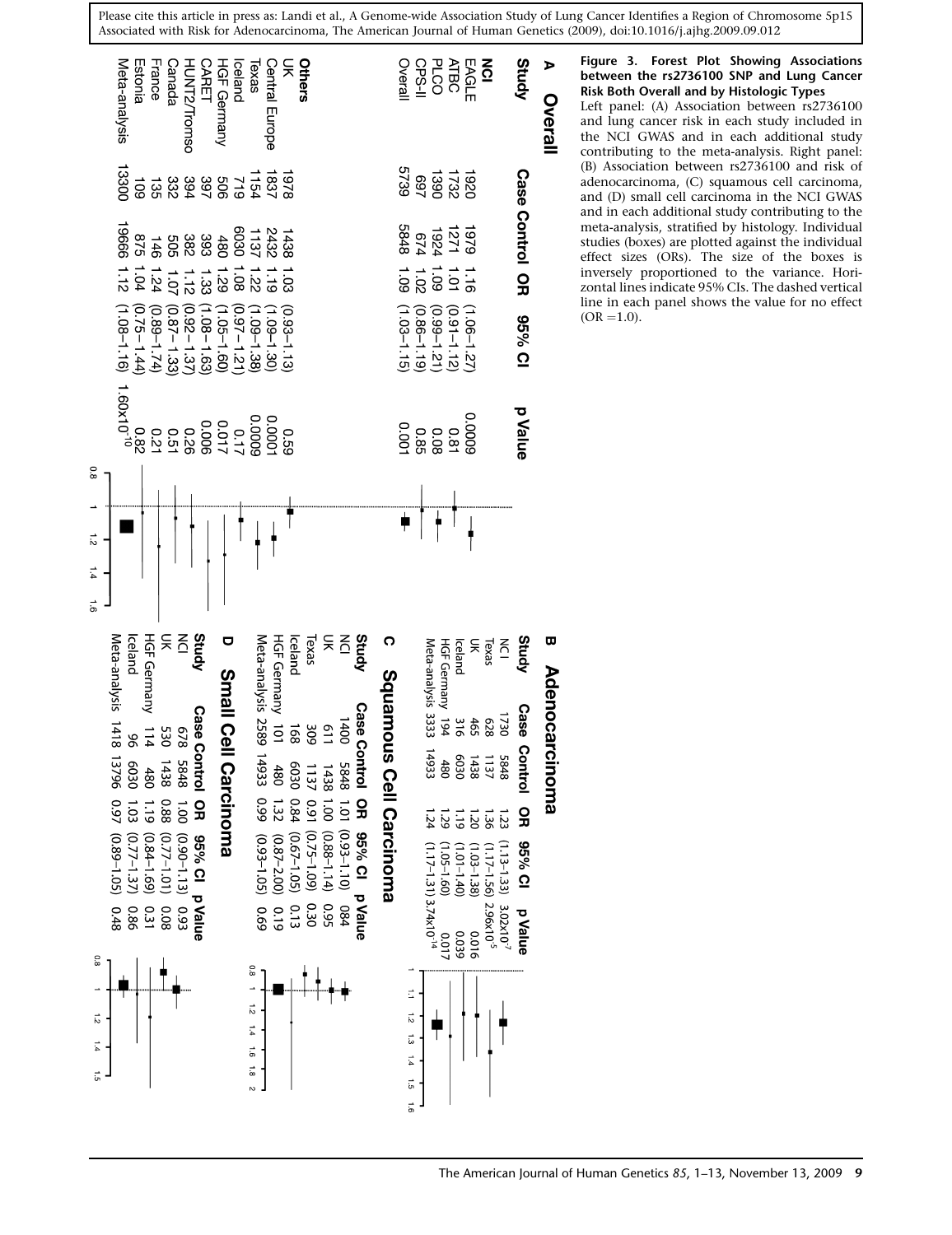<span id="page-9-0"></span>

Figure 4. Location of SNPs and Mutations in the TERT Gene Exon and intron organization of the TERT gene, including the locations of rs2736100, rs2853676, and the known mutations (red asterisks) that compromise telomerase activity.[39–44](#page-12-0)

One possible explanation for the increasing risk in more recent decades of birth is that the association of chromosome 15q25 SNPs with lung cancer risk is mediated in part by the increasing nitrosamine content in cigarettes over the second half of the  $20<sup>th</sup>$  century.<sup>[47,48](#page-12-0)</sup> Carcinogenic nitrosamines are thought to bind to the nicotinic receptor,<sup>[49](#page-12-0)</sup> and carriers of the 15q25 locus are exposed to a higher internal dose of nitrosamines per cigarette than are noncarriers.<sup>[50](#page-12-0)</sup> No clear trend by decade of birth was observed for squamous cell carcinoma, possibly because this histologic type is more strongly associated with polycyclic aromatic hydrocarbons than with nitrosa-mines.<sup>[47,48,51](#page-12-0)</sup> However, these findings may be affected by small numbers in subgroups and should be further explored.

A recent study from the UK reported that the 6p21.33 locus is associated with lung cancer risk, $5$  and a suggestive association for another SNP in the region (rs4324798 on 6p22.[1](#page-11-0)) had been previously shown.<sup>1</sup> In the meta-analysis, SNPs at this locus were associated with lung cancer risk (Table S4). However, the association varied by study and was weak in the NCI GWAS and in the studies used in replicating the analysis by histology (Table S4). These SNPs are located near the major histocompatibility complex and thus could be markers for differences in population substructure.

In this study including over 30,000 subjects, no new genomic regions associated with lung cancer risk were identified. This contrasts with studies of other cancer types, such as breast, colon, and prostate cancers, which observed multiple common susceptibility loci in similar or smaller sample sizes. $52-54$  It is plausible that additional genetic variation for smoking-related cancers will be revealed through the investigation of interaction with tobacco smoking or structural variants. Our findings are based on subjects of European descent only; further work is necessary for the exploration of whether additional loci or different variants in the same loci are associated with lung cancer risk in distinct populations.

In conclusion, we have established that a locus on chromosome 5p15.33 is distinctly associated with risk of lung adenocarcinoma and not with the other major histologic types, providing evidence of histology-specific germ-line susceptibility for lung cancer risk. Defining the distinct hereditary contribution to histological subtypes and their interplay with tobacco smoking is a step on the pathway

to the molecular characterization of cancer and could lead to improved measures for early detection or prevention.

### Supplemental Data

Supplemental Data include a complete list of funding agencies, five figures, and eight tables and can be found with this article online at <http://www.cell.com/AJHG/>.

### Acknowledgments

The authors wish to thank: the participants and collaborators of EAGLE (listed on the EAGLE website); the staff of the Core Genotyping Facility—specifically Chenwei Liu, Amy Hutchinson, Aurelie Vogt, and Belynda Hicks; the National Center for Biotechnology for assistance with data cleaning; Justin Paschall and Mike Feolo for data manipulation; Teri Manolio and Bruce Weir for the GENEVA initiative; Adam Risch of Information Management Services, Inc. for database support; all participants in the CPS-II Nutrition Cohort; the LUCY-consortium (detail in Sauter et al.  $2008^{17}$ ); the KORA study group and H. Dienemann, P. Drings, and the staff at the Thoraxklinik Heidelberg for the German study; the participants of the Nord Trondelag Study and the Tromso Study in Norway; and Steve Narod and Frances Shepherd for the Canadian study. K.S., P.S., G.T., and T.R. are employees and shareholders of deCODE Genetics. A list of funding agencies can be found in the Supplemental Data.

Received: July 3, 2009 Revised: September 4, 2009 Accepted: September 22, 2009 Published online: October 15, 2009

#### Web Resources

The URLs for data presented herein are as follows:

- The Alpha-Tocopherol, Beta-Carotene Cancer Prevention Study (ATBC), <http://atbcstudy.cancer.gov>
- Cancer Prevention Study overview, [http://www.cancer.org/](http://www.cancer.org/docroot/RES/content/RES_6_2_Study_Overviews.asp) [docroot/RES/content/RES\\_6\\_2\\_Study\\_Overviews.asp](http://www.cancer.org/docroot/RES/content/RES_6_2_Study_Overviews.asp)
- Cancer Genetic Markers of Susceptibility (CGEMS) portal, [http://](http://cgems.cancer.gov/) [cgems.cancer.gov/](http://cgems.cancer.gov/)
- Core Genotyping Facility (CGF), <http://cgf.nci.nih/gov/>
- CGF sample handling and quality control, [http://cgf.nci.nih.gov/](http://cgf.nci.nih.gov/operations/sample-handling.html) [operations/sample-handling.html](http://cgf.nci.nih.gov/operations/sample-handling.html)
- dbGaP, [http://www.ncbi.nlm.nih.gov/sites/entrez?Db](http://www.ncbi.nlm.nih.gov/sites/entrez?Db=gap)=[gap](http://www.ncbi.nlm.nih.gov/sites/entrez?Db=gap)
- EIGENSTRAT, [http://genepath.med.harvard.edu/~reich/EIGENSTRAT.](http://genepath.med.harvard.edu/~reich/EIGENSTRAT.htm) [htm](http://genepath.med.harvard.edu/~reich/EIGENSTRAT.htm)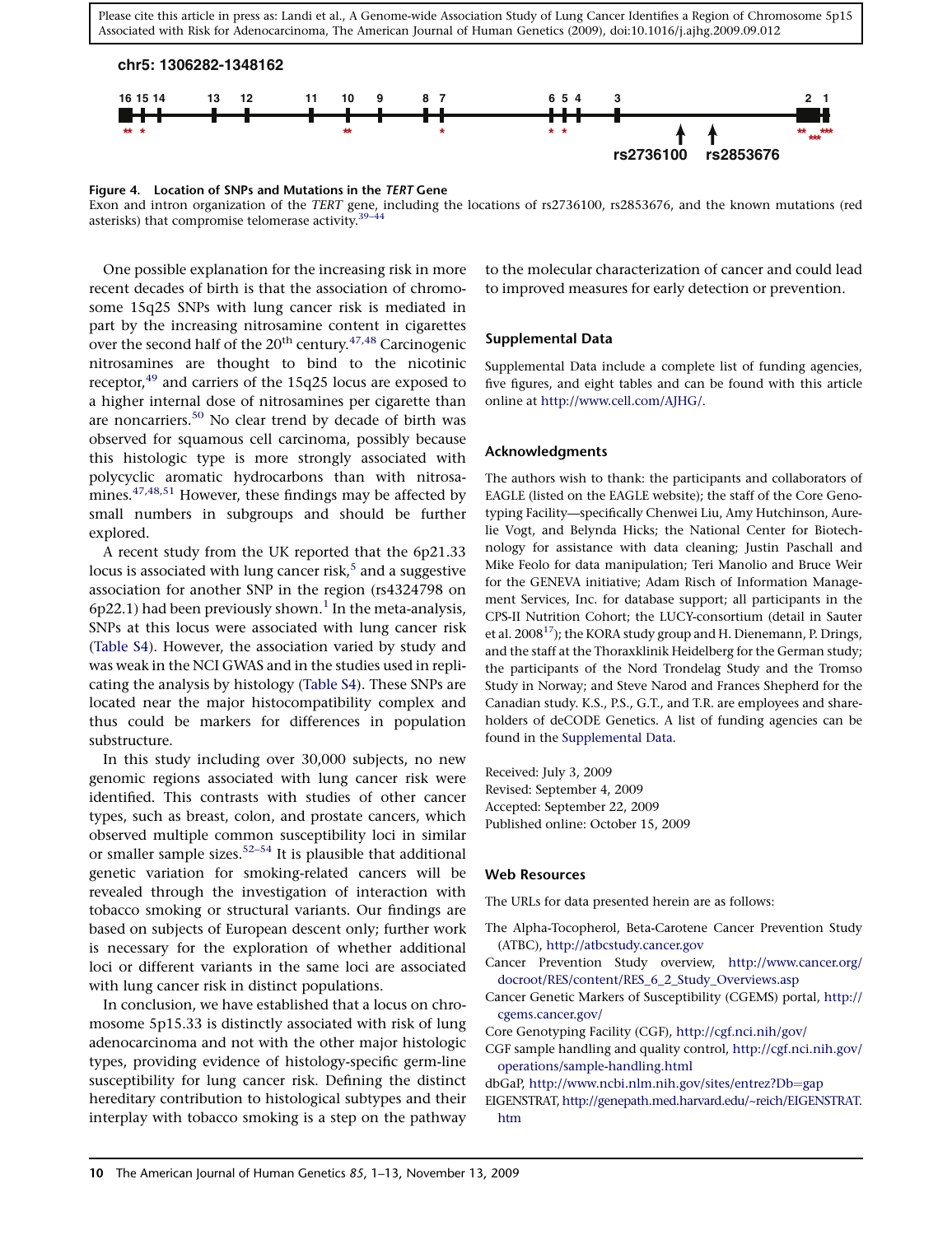<span id="page-10-0"></span>

|                            |                 | $<$ 1930 (No. of Controls = 1749) |                                             | 1930–1939 (No. of Controls = 2113) |                                |                          |                 | 1940–1949 (No. of Controls = 696) |                          | $1950+$ (No. of Controls = 190) |                            |                                              |                                    |
|----------------------------|-----------------|-----------------------------------|---------------------------------------------|------------------------------------|--------------------------------|--------------------------|-----------------|-----------------------------------|--------------------------|---------------------------------|----------------------------|----------------------------------------------|------------------------------------|
| <b>Study</b>               | No. of<br>Cases | p Value <sup>a</sup>              | OR <sup>b</sup> (95% CI)                    | No. of<br>Cases                    | p Value <sup>a</sup>           | OR <sup>b</sup> (95% CI) | No. of<br>Cases | p Value <sup>a</sup>              | OR <sup>b</sup> (95% CI) | No. of                          | Cases p Value <sup>a</sup> | OR <sup>b</sup> (95% CI)                     | $P_{int}^{\phantom{1}}$<br>SmokAdj |
| rs12914385                 |                 |                                   |                                             |                                    |                                |                          |                 |                                   |                          |                                 |                            |                                              |                                    |
| Overall Smok.Unadj         | 2202            | $6.94 \times 10^{-8}$             | $1.29(1.18-1.41)$ 2173                      |                                    | $6.94 \times 10^{-12}$         | $1.35(1.24 - 1.47)$      | 594             | $2.49 \times 10^{-5}$             | $1.42(1.20-1.66)$        | 155                             |                            | $2.60 \times 10^{-5}$ 1.94 (1.42–2.64) 0.02  |                                    |
| Overall Smok.Adjust        | 2202            |                                   | $1.95 \times 10^{-5}$ 1.25 (1.13-1.38) 2173 |                                    | $5.11 \times 10^{-7}$          | $1.28(1.16-1.41)$        | 594             | $2.08 \times 10^{-4}$             | $1.44(1.19-1.74)$        | 155                             |                            | $3.91 \times 10^{-4}$ 1.98 (1.36-2.88) 0.04  |                                    |
| Adenocarc. Smok.Adjust 541 |                 | 0.012                             | $1.21(1.04-1.42)$ 683                       |                                    | 8.33 $\times$ 10 <sup>-5</sup> | $1.31(1.15-1.50)$        | 270             | 0.004                             | $1.42(1.12 - 1.80)$      | 84                              | 0.001                      | $2.10(1.33-3.32)$ 0.03                       |                                    |
| Squamous Smok.Adjust       | 596             | $6.75 \times 10^{-5}$             | $1.36(1.17-1.58)$ 582                       |                                    | 0.002                          | $1.27(1.09-1.47)$        | 120             | 0.096                             | $1.35(0.95-1.92)$        | 17                              | 0.16                       | $1.75(0.80-3.85)$ 0.92                       |                                    |
| Small Cell Smok.Adjust     | 268             | 0.042                             | $1.23(1.01-1.50)$ 265                       |                                    | 0.002                          | $1.37(1.12 - 1.67)$      | 70              | 0.001                             | $2.02(1.31-3.09)$        | -15                             | 0.043                      | $2.59(1.03 - 6.51)$ 0.10                     |                                    |
| rs1051730                  |                 |                                   |                                             |                                    |                                |                          |                 |                                   |                          |                                 |                            |                                              |                                    |
| Overall Smok.Unadj         | 2202            |                                   | $9.26 \times 10^{-7}$ 1.27 (1.15-1.39) 2173 |                                    | $2.32 \times 10^{-11}$         | $1.35(1.23 - 1.47)$      | 594             | $2.41 \times 10^{-5}$             | $1.42(1.21-1.68)$        | 155                             |                            | $6.75 \times 10^{-6}$ 2.08 (1.51-2.86) 0.009 |                                    |
| Overall Smok.Adjust        | 2202            |                                   | $1.31 \times 10^{-4}$ 1.22 (1.10-1.36) 2173 |                                    | $6.57 \times 10^{-7}$          | $1.28(1.16-1.41)$        | 594             | $6.89 \times 10^{-4}$             | $1.40(1.15-1.70)$        | 155                             | $8.86 \times 10^{-5}$      | $2.18(1.48-3.23)$ 0.02                       |                                    |
| Adenocarc. Smok.Adjust 541 |                 | 0.011                             | $1.22(1.04-1.42)$ 683                       |                                    | 7.30 $\times$ 10 <sup>-5</sup> | $1.32(1.15 - 1.51)$      | 270             | 0.008                             | $1.38(1.09-1.75)$        | 84                              | 0.002                      | 2.08 (1.30-3.31) 0.05                        |                                    |
| Squamous Smok.Adjust       | 596             | $9.27 \times 10^{-4}$             | $1.29(1.11-1.51)$ 582                       |                                    | 0.002                          | $1.26(1.09-1.47)$        | 120             | 0.32                              | $1.20(0.84-1.72)$        | 17                              | 0.053                      | 2.23 (0.99-5.05) 0.79                        |                                    |
| Small Cell Smok.Adjust     | 268             | 0.11                              | $1.18(0.96 - 1.44)$ 265                     |                                    | 0.002                          | $1.38(1.13 - 1.70)$      | 70              | $7.02 \times 10^{-4}$             | $2.12(1.37-3.28)$        | -15                             | 0.018                      | $3.23(1.22 - 8.53)$ 0.02                     |                                    |
| rs8034191                  |                 |                                   |                                             |                                    |                                |                          |                 |                                   |                          |                                 |                            |                                              |                                    |
| Overall Smok.Unadj         | 2202            |                                   | $1.13 \times 10^{-5}$ 1.23 (1.12-1.35) 2173 |                                    | $2.60 \times 10^{-8}$          | $1.23(1.12 - 1.35)$      | 594             | $2.70 \times 10^{-5}$             | $1.42(1.20-1.67)$        | 155                             |                            | $1.10 \times 10^{-5}$ 2.01 (1.47-2.74) 0.007 |                                    |
| Overall Smok.Adjust        | 2202            | 0.002                             | $1.18(1.06-1.30)$ 2173                      |                                    | $5.67 \times 10^{-5}$          | $1.22(1.11 - 1.35)$      | 594             | $5.73 \times 10^{-4}$             | $1.40(1.16 - 1.70)$      | 155                             | $1.56 \times 10^{-4}$      | $2.09(1.43-3.06)$ 0.01                       |                                    |
| Adenocarc. Smok.Adjust 541 |                 | 0.13                              | $1.13(0.96-1.31)$ 683                       |                                    | 0.001                          | $1.25(1.09-1.43)$        | 270             | 0.002                             | $1.45(1.14-1.84)$        | 84                              | 0.005                      | $1.92(1.22 - 3.02)$ 0.01                     |                                    |
| Squamous Smok.Adjust       | 596             | 0.006                             | $1.23(1.06-1.43)$ 582                       |                                    | 0.007                          | $1.23(1.06-1.43)$        | 120             | 0.39                              | $1.17(0.82 - 1.67)$      | 17                              | 0.064                      | $2.04(0.96-4.35)$ 0.67                       |                                    |
| Small Cell Smok.Adjust     | 268             | 0.24                              | $1.13(0.92 - 1.38)$ 265                     |                                    | 0.005                          | $1.33(1.09-1.63)$        | 70              | 0.004                             | $1.89(1.23 - 2.91)$      | 15                              | 0.039                      | $2.60(1.05-6.44)$ 0.05                       |                                    |

Most notable SNPs from the NCI GWAS and SNPs identified as relevant for lung cancer risk in previous studies are shown. The lung cancer cases in the Overall analyses include adenocarcinomas, squamous cell carcinomas, small cell carcinomas, and other groups of different histologic types or mixed histologies. Smoking Unadjusted results are adjusted for age in five-year intervals (defined as age-at-diagnosis/interview for case-control stu age at baseline for cohort study), gender, study (EAGLE, PLCO, ATBC, CPS-II), decade of birth (<1930, 1930–1940, 1940+, MISSING) and four principal components for population stratification within studies (two for PLCO, and one each for EAGLE and ATBC). <u>Smoking Adjusted,</u> results are adjusted for the same variables as above plus smoking status (current, former, never), cigarettes smoked per day (≤10, 11–20, 21–30, 31–40, 41+), duration in ten-year intervals and number of years since quitting (1–5, 6–10, 11–20, 21–30, 30 þ) for former smokers.

<sup>a</sup> 1 d.f. Wald test.

<sup>b</sup> OR, per-allele odds ratio; CI, 95% confidence interval.

 $^{\mathsf{c}}$  P-value of interaction between SNPs and decade of birth in the association with lung cancer risk overall and in each histology stratum. 1d.f. Wald test (decade of birth coded as 0,1,2,3).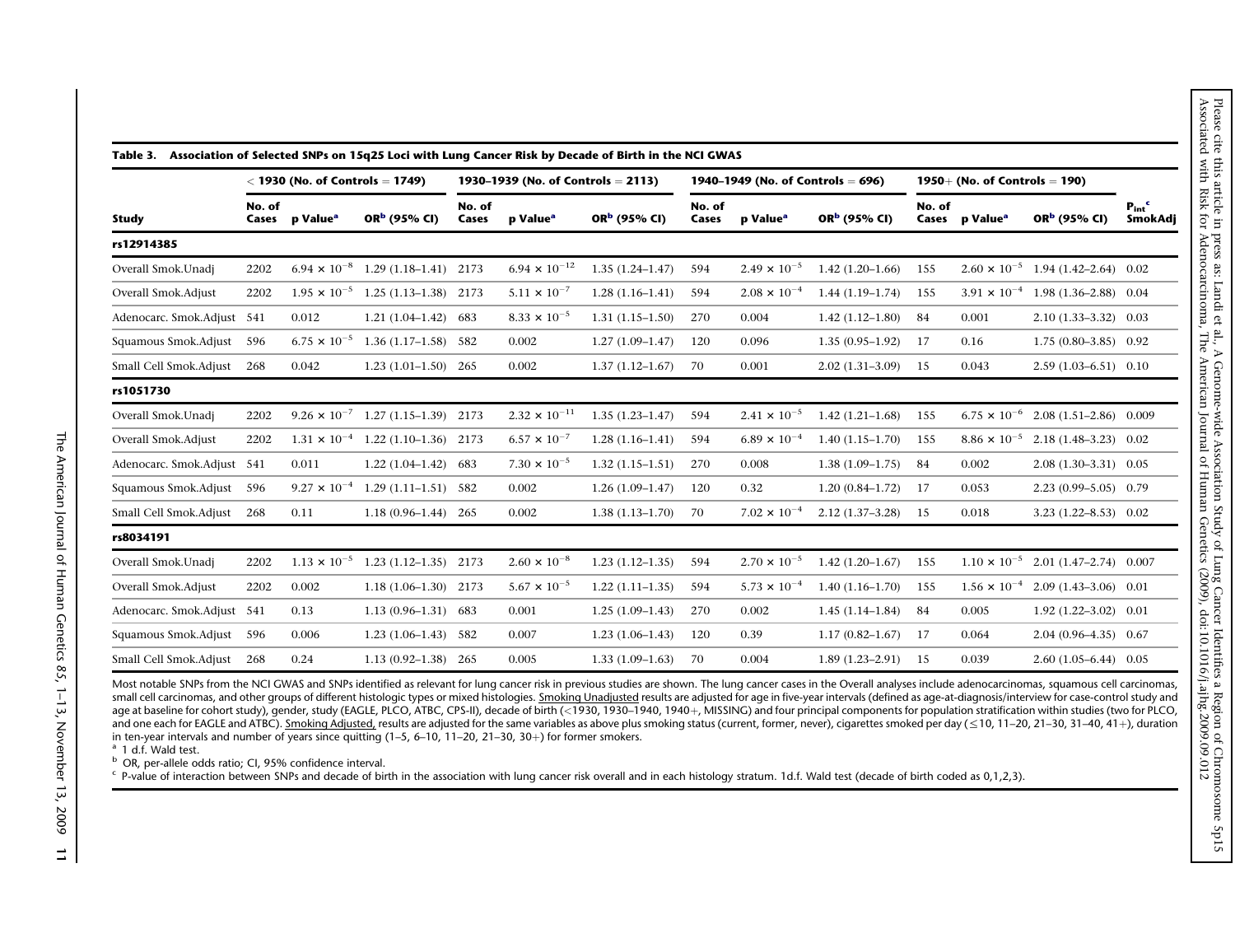<span id="page-11-0"></span>The Environment and Genetics in Lung Cancer Etiology (EAGLE), <http://eagle.cancer.gov>

ESPERR score, <http://genome.ucsc.edu>

- The Estonian Genome Project, [www.geenivaramu.eeresources/](http://www.geenivaramu.eeresources/groups/ed/programs/plco) [groups/ed/programs/plco](http://www.geenivaramu.eeresources/groups/ed/programs/plco)
- GENEVA data set, [http://www.ncbi.nlm.nih.gov/sites/](http://www.ncbi.nlm.nih.gov/sites/entrez?Db=gap) [entrez?Db](http://www.ncbi.nlm.nih.gov/sites/entrez?Db=gap)=[gap](http://www.ncbi.nlm.nih.gov/sites/entrez?Db=gap)
- Genotype Library and Utilities (GLU), [http://code.google.com/p/](http://code.google.com/p/glu-genetics/) [glu-genetics/](http://code.google.com/p/glu-genetics/)
- Online Mendelian Inheritance in Man (OMIM), [http://www.ncbi.](http://www.ncbi.nlm.nih.gov/Omim/) [nlm.nih.gov/Omim/](http://www.ncbi.nlm.nih.gov/Omim/)
- The Prostate, Lung, Colon, Ovary Screening Trial (PLCO), [http://](http://prevention.cancer.gov/programs) [prevention.cancer.gov/programs](http://prevention.cancer.gov/programs)

SNP500Cancer, <http://snp500cancer.nci.nih.gov/>

STRUCTURE, <http://pritch.bsd.uchicago.edu/structure.html>

Tagzilla, <http://tagzilla.nci.nih.gov/>

### References

- 1. Hung, R.J., McKay, J.D., Gaborieau, V., Boffetta, P., Hashibe, M., Zaridze, D., Mukeria, A., Szeszenia-Dabrowska, N., Lissowska, J., Rudnai, P., et al. (2008). A susceptibility locus for lung cancer maps to nicotinic acetylcholine receptor subunit genes on 15q25. Nature 452, 633–637.
- 2. Amos, C.I., Wu, X., Broderick, P., Gorlov, I.P., Gu, J., Eisen, T., Dong, Q., Zhang, Q., Gu, X., Vijayakrishnan, J., et al. (2008). Genome-wide association scan of tag SNPs identifies a susceptibility locus for lung cancer at 15q25.1. Nat. Genet. 40, 616–622.
- 3. Thorgeirsson, T.E., Geller, F., Sulem, P., Rafnar, T., Wiste, A., Magnusson, K.P., Manolescu, A., Thorleifsson, G., Stefansson, H., Ingason, A., et al. (2008). A variant associated with nicotine dependence, lung cancer and peripheral arterial disease. Nature 452, 638–642.
- 4. McKay, J.D., Hung, R.J., Gaborieau, V., Boffetta, P., Chabrier, A., Byrnes, G., Zaridze, D., Mukeria, A., Szeszenia-Dabrowska, N., Lissowska, J., et al. (2008). Lung cancer susceptibility locus at 5p15.33. Nat. Genet. 40, 1404–1406.
- 5. Wang, Y., Broderick, P., Webb, E., Wu, X., Vijayakrishnan, J., Matakidou, A., Qureshi, M., Dong, Q., Gu, X., Chen, W.V., et al. (2008). Common 5p15.33 and 6p21.33 variants influence lung cancer risk. Nat. Genet. 40, 1407–1409.
- 6. Rafnar, T., Sulem, P., Stacey, S.N., Geller, F., Gudmundsson, J., Sigurdsson, A., Jakobsdottir, M., Helgadottir, H., Thorlacius, S., Aben, K.K., et al. (2009). Sequence variants at the TERT-CLPTM1L locus associate with many cancer types. Nat. Genet. 41, 221–227.
- 7. Gabrielson, E. (2006). Worldwide trends in lung cancer pathology. Respirology 11, 533–538.
- 8. Gao, Y., Goldstein, A.M., Consonni, D., Pesatori, A.C., Wacholder, S., Tucker, M.A., Caporaso, N.E., Goldin, L., and Landi, M.T. (2009). Family history of cancer and nonmalignant lung diseases as risk factors for lung cancer. Int. J. Cancer 125, 146–152.
- 9. Li, X., and Hemminki, K. (2004). Inherited predisposition to early onset lung cancer according to histological type. Int. J. Cancer 112, 451–457.
- 10. Ambrosone, C.B., Rao, U., Michalek, A.M., Cummings, K.M., and Mettlin, C.J. (1993). Lung cancer histologic types and family history of cancer. Analysis of histologic subtypes of 872 patients with primary lung cancer. Cancer 72, 1192–1198.
- 11. Sellers, T.A., Elston, R.C., Atwood, L.D., and Rothschild, H. (1992). Lung cancer histologic type and family history of cancer. Cancer 69, 86–91.
- 12. Landi, M.T., Consonni, D., Rotunno, M., Bergen, A.W., Goldstein, A.M., Lubin, J.H., Goldin, L., Alavanja, M., Morgan, G., Subar, A.F., et al. (2008). Environment And Genetics in Lung cancer Etiology (EAGLE) study: an integrative populationbased case-control study of lung cancer. BMC Public Health 8, e203.
- 13. The ATBC Cancer Prevention Study Group. (1994). The alphatocopherol, beta-carotene lung cancer prevention study: design, methods, participant characteristics, and compliance. Ann. Epidemiol. 4, 1–10.
- 14. Hayes, R.B., Sigurdson, A., Moore, L., Peters, U., Huang, W.Y., Pinsky, P., Reding, D., Gelmann, E.P., Rothman, N., Pfeiffer, R.M., et al. (2005). Methods for etiologic and early marker investigations in the PLCO trial. Mutat. Res. 592, 147–154.
- 15. Calle, E.E., Rodriguez, C., Jacobs, E.J., Almon, M.L., Chao, A., McCullough, M.L., Feigelson, H.S., and Thun, M.J. (2002). The American Cancer Society Cancer Prevention Study II Nutrition Cohort: rationale, study design, and baseline characteristics. Cancer 94, 2490–2501.
- 16. Power, C., and Elliott, J. (2006). Cohort profile: 1958 British birth cohort (National Child Development Study). Int. J. Epidemiol. 35, 34–41.
- 17. Sauter, W., Rosenberger, A., Beckmann, L., Kropp, S., Mittelstrass, K., Timofeeva, M., Wolke, G., Steinwachs, A., Scheiner, D., Meese, E., et al. (2008). Matrix metalloproteinase 1 (MMP1) is associated with early-onset lung cancer. Cancer Epidemiol. Biomarkers Prev. 17, 1127–1135.
- 18. Omenn, G.S., Goodman, G., Thornquist, M., Grizzle, J., Rosenstock, L., Barnhart, S., Balmes, J., Cherniack, M.G., Cullen, M.R., Glass, A., et al. (1994). The beta-carotene and retinol efficacy trial (CARET) for chemoprevention of lung cancer in high risk populations: smokers and asbestosexposed workers. Cancer Res. 54(7, Suppl), 2038s–2043s.
- 19. Holmen, J.M.K., Kruger, O., Langhammer, A., Lingaas Holmen, T., and Bratberg, G.H. (2003). The Nord-Trøndelag Health Study 1995-97 (HUNT 2): Objectives, contents, methods and participation. Norweg. J. Epidemiol. 13, 19–32.
- 20. Feyler, A., Voho, A., Bouchardy, C., Kuokkanen, K., Dayer, P., Hirvonen, A., and Benhamou, S. (2002). Point: myeloperoxidase –463G–> a polymorphism and lung cancer risk. Cancer Epidemiol. Biomarkers Prev. 11, 1550–1554.
- 21. Nelis, M., Esko, T., Magi, R., Zimprich, F., Zimprich, A., Toncheva, D., Karachanak, S., Pischakova, T., Balascak, I., Peltonen, L., et al. (2009). Genetic structure of Europeans: a view from the North-East. PLoS ONE 4, e5472.
- 22. Yeager, M., Orr, N., Hayes, R.B., Jacobs, K.B., Kraft, P., Wacholder, S., Minichiello, M.J., Fearnhead, P., Yu, K., Chatterjee, N., et al. (2007). Genome-wide association study of prostate cancer identifies a second risk locus at 8q24. Nat. Genet. 39, 645–649.
- 23. Pritchard, J.K., Stephens, M., and Donnelly, P. (2000). Inference of population structure using multilocus genotype data. Genetics 155, 945–959.
- 24. Yu, K., Wang, Z., Li, Q., Wacholder, S., Hunter, D.J., Hoover, R.N., Chanock, S., and Thomas, G. (2008). Population substructure and control selection in genome-wide association studies. PLoS ONE 3, e2551.
- 25. The International HapMap Project. (2003). Nature 426, 789–796.